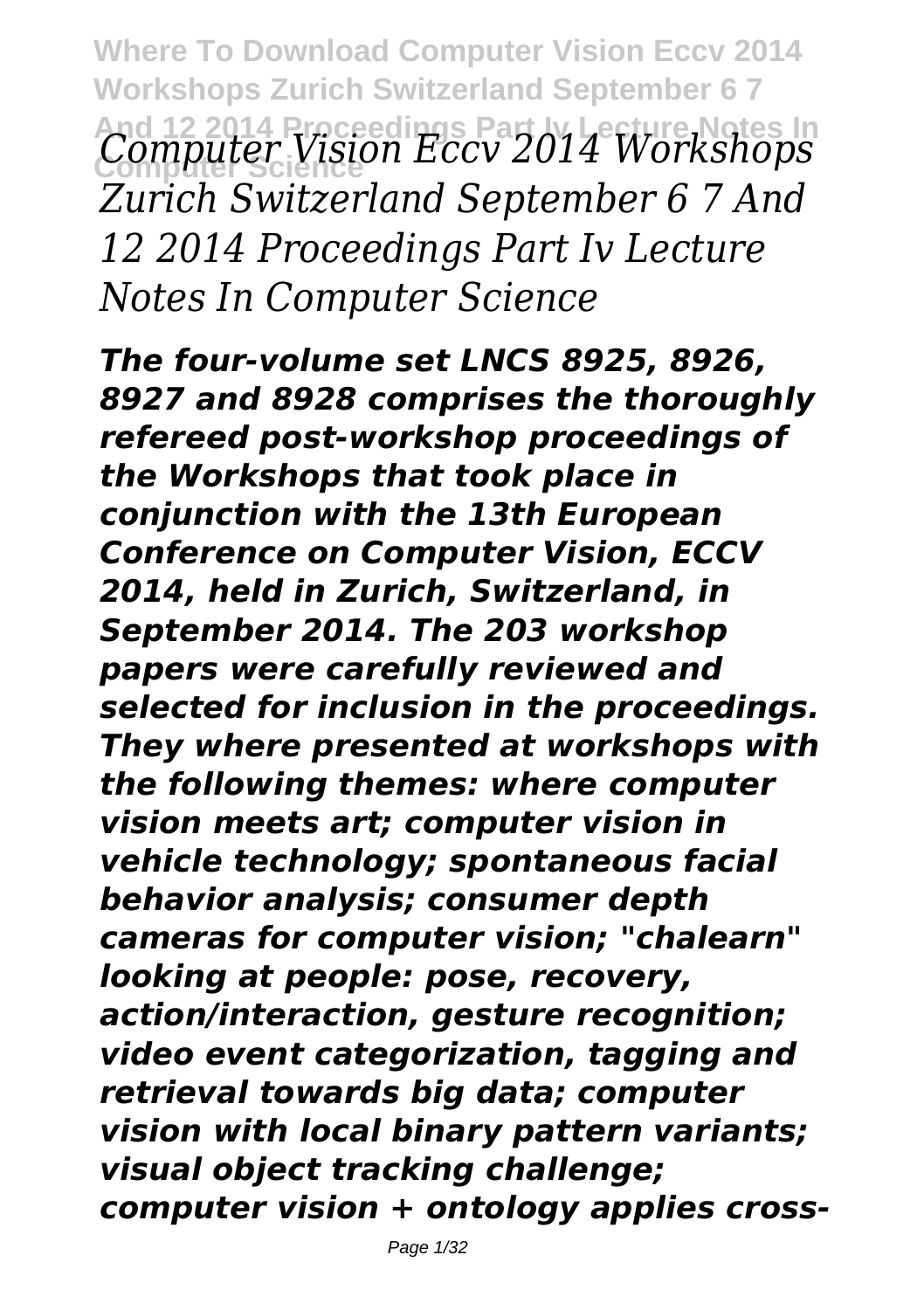**Where To Download Computer Vision Eccv 2014 Workshops Zurich Switzerland September 6 7 And 12 2014 Proceedings Part Iv Lecture Notes In Computer Science** *disciplinary technologies; visual perception of affordance and functional visual primitives for scene analysis; graphical models in computer vision; light fields for computer vision; computer vision for road scene understanding and autonomous driving; soft biometrics; transferring and adapting source knowledge in computer vision; surveillance and re-identification; color and photometry in computer vision; assistive computer vision and robotics; computer vision problems in plant phenotyping; and non-rigid shape analysis and deformable image alignment. Additionally, a panel discussion on video segmentation is included.*

*An increasing population faces the growing demand for agricultural products and accurate global climate models that account for individual plant morphologies to predict favorable human habitat. Both demands are rooted in an improved understanding of the mechanistic origins of plant development. Such understanding requires geometric and topological descriptors to characterize the* Page 2/32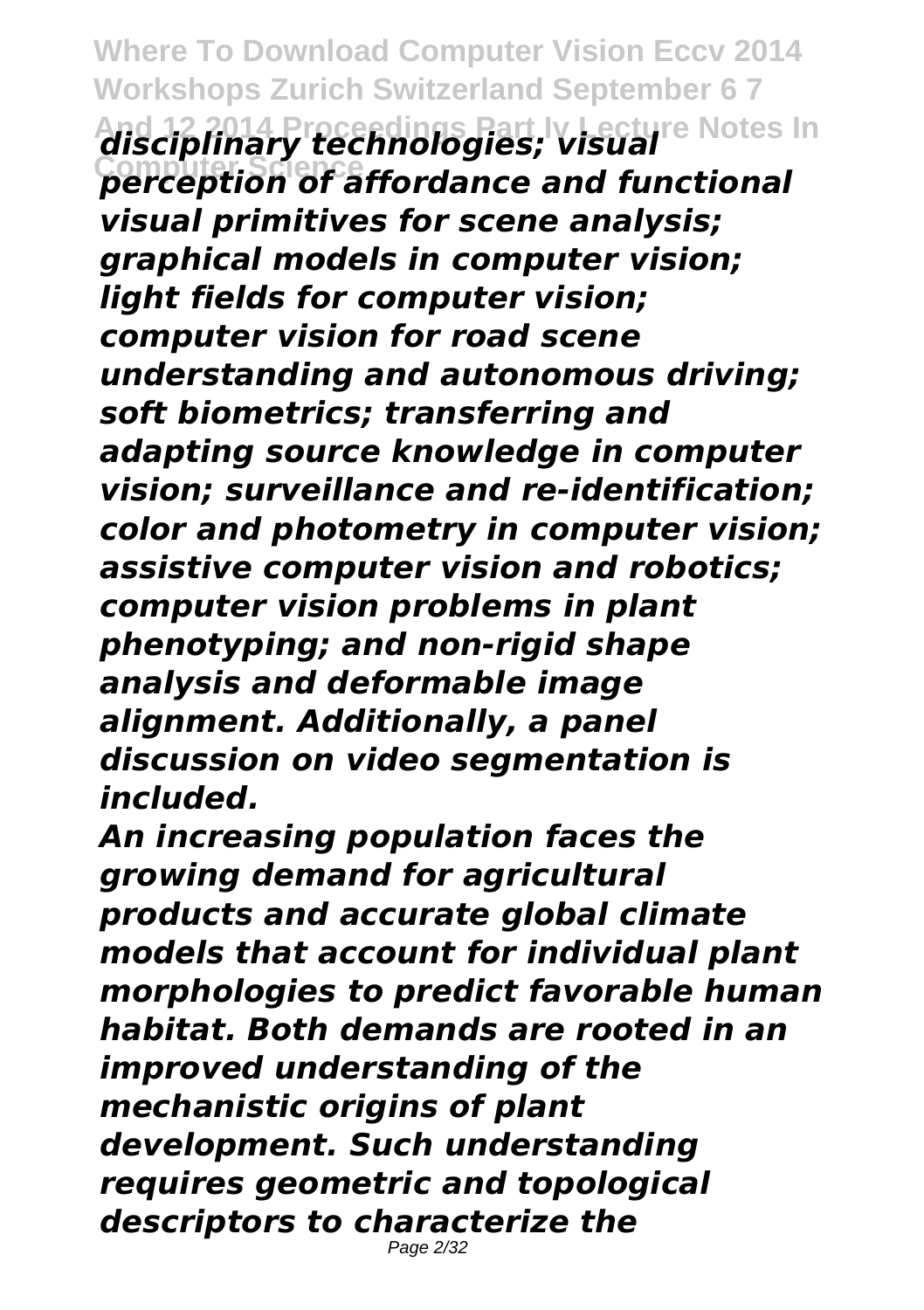**Where To Download Computer Vision Eccv 2014 Workshops Zurich Switzerland September 6 7 And 12 2014 Proceedings Part Iv Lecture Notes In Computer Science** *phenotype of plants and its link to genotypes. However, the current plant phenotyping framework relies on simple length and diameter measurements, which fail to capture the exquisite architecture of plants. The Research Topic "Morphological Plant Modeling: Unleashing Geometric and Topological Potential within the Plant Sciences" is the result of a workshop held at National Institute for Mathematical and Biological Synthesis (NIMBioS) in Knoxville, Tennessee. From 2.-4. September 2015 over 40 scientists from mathematics, computer science, engineering, physics and biology came together to set new frontiers in combining plant phenotyping with recent results from shape theory at the interface of geometry and topology. In doing so, the Research Topic synthesizes the views from multiple disciplines to reveal the potential of new mathematical concepts to analyze and quantify the relationship between morphological plant features. As such, the Research Topic bundles examples of new mathematical techniques including persistent homology, graph-theory, and shape statistics to tackle questions in* Page 3/32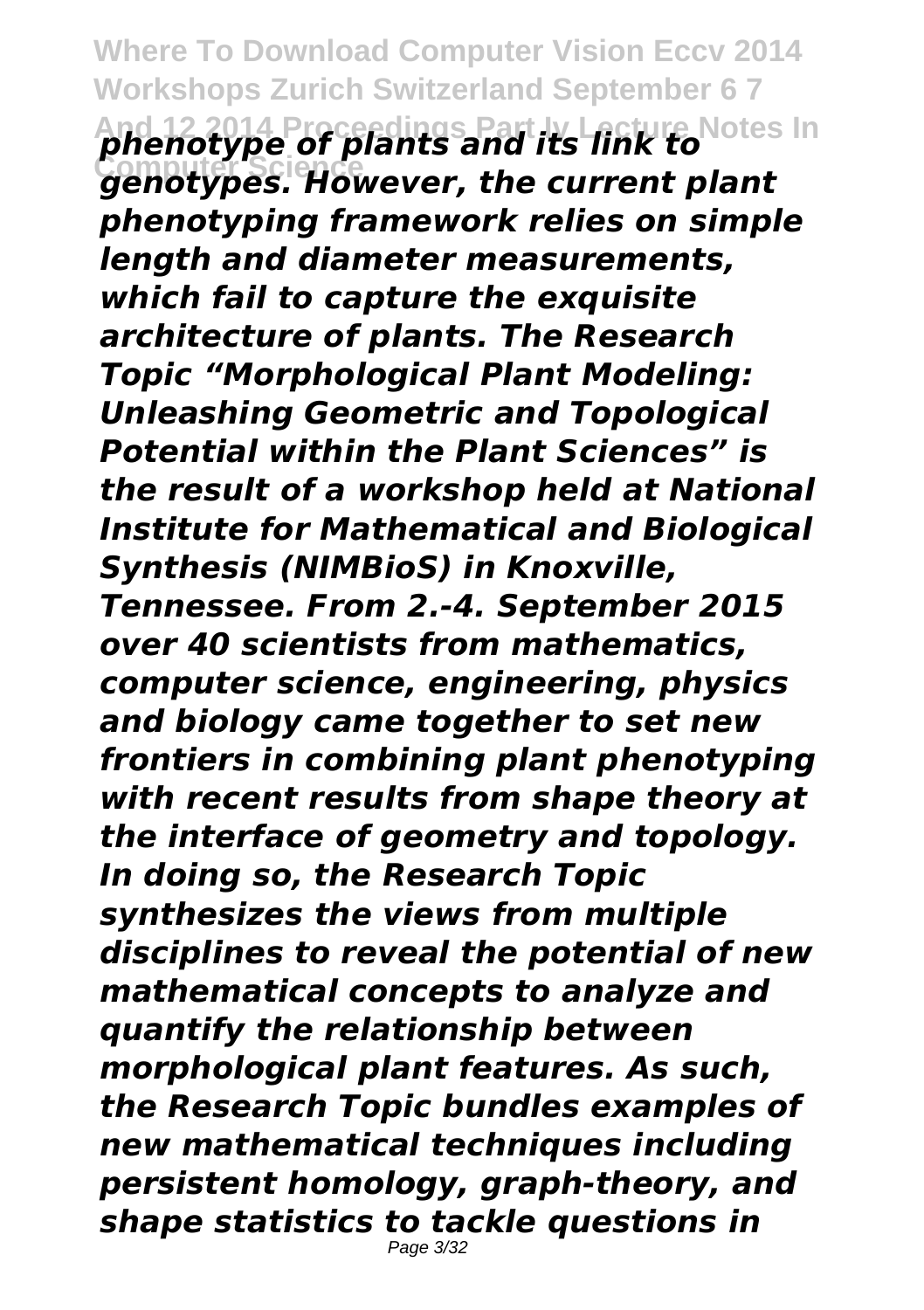**Where To Download Computer Vision Eccv 2014 Workshops Zurich Switzerland September 6 7 And 12 2014 Proceedings Part Iv Lecture Notes In Computer Science** *crop breeding, developmental biology, and vegetation modeling. The challenge to model plant morphology under field conditions is a central theme of the included papers to address the problems of climate change and food security, that require the integration of plant biology and mathematics from geometry and topology research applied to imaging and simulation techniques. The introductory white paper written by the workshop participants identifies future directions in research, education and policy making to integrate biological and mathematical approaches and to strengthen research at the interface of both disciplines.*

*The four-volume set LNCS 8925, 8926, 8927, and 8928 comprises the thoroughly refereed post-workshop proceedings of the Workshops that took place in conjunction with the 13th European Conference on Computer Vision, ECCV 2014, held in Zurich, Switzerland, in September 2014. The 203 workshop papers were carefully reviewed and selected for inclusion in the proceedings. They where presented at workshops with the following themes:* Page 4/32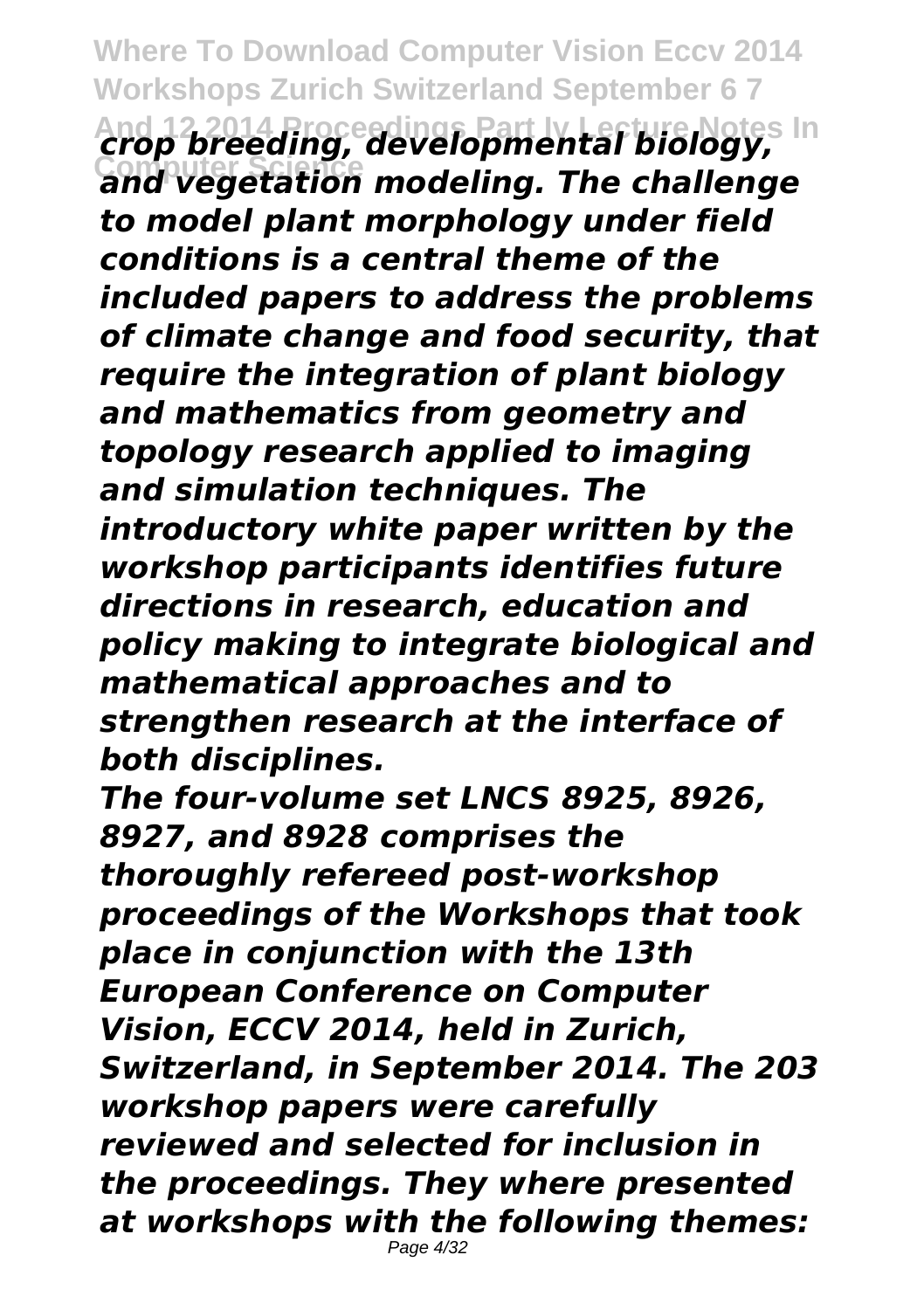**Where To Download Computer Vision Eccv 2014 Workshops Zurich Switzerland September 6 7 And 12 2014 Proceedings Part Iv Lecture Notes In Computer Science** *where computer vision meets art; computer vision in vehicle technology; spontaneous facial behavior analysis; consumer depth cameras for computer vision; "chalearn" looking at people: pose, recovery, action/interaction, gesture recognition; video event categorization, tagging and retrieval towards big data; computer vision with local binary pattern variants; visual object tracking challenge; computer vision + ontology applies crossdisciplinary technologies; visual perception of affordance and functional visual primitives for scene analysis; graphical models in computer vision; light fields for computer vision; computer vision for road scene understanding and autonomous driving; soft biometrics; transferring and adapting source knowledge in computer vision; surveillance and re-identification; color and photometry in computer vision; assistive computer vision and robotics; computer vision problems in plant phenotyping; and non-rigid shape analysis and deformable image alignment. Additionally, a panel discussion on video segmentation is* Page 5/32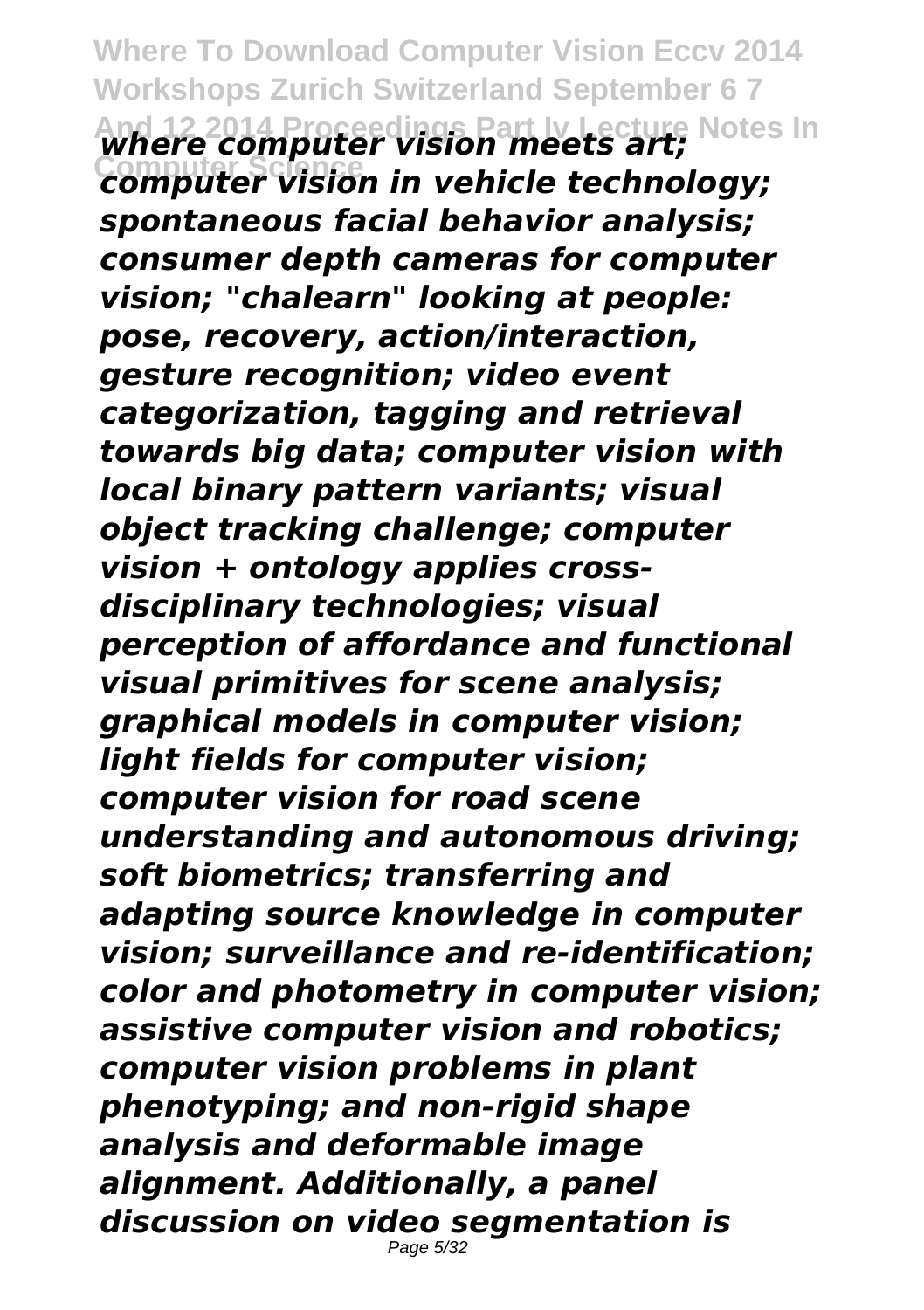**Where To Download Computer Vision Eccv 2014 Workshops Zurich Switzerland September 6 7** And 12,2014 Proceedings Part Iv Lecture Notes In<br>**The Wand Science a collection of high** 

*This book gathers a collection of highquality peer-reviewed research papers presented at the 2nd International Conference on Data and Information Sciences (ICDIS 2019), held at Raja Balwant Singh Engineering Technical Campus, Agra, India, on March 29–30, 2019. In chapters written by leading researchers, developers, and practitioner from academia and industry, it covers virtually all aspects of computational sciences and information security, including central topics like artificial intelligence, cloud computing, and big data. Highlighting the latest developments and technical solutions, it will show readers from the computer industry how to capitalize on key advances in next-generation computer and communication technology. Volume 2*

*Amsterdam, The Netherlands, October 8-10 and 15-16, 2016, Proceedings, Part II*

*Advances in Robotics, Volume 2 Computer Vision -- ECCV 2014 Zurich, Switzerland, September 6-7 and 12, 2014, Proceedings, Part II* Page 6/32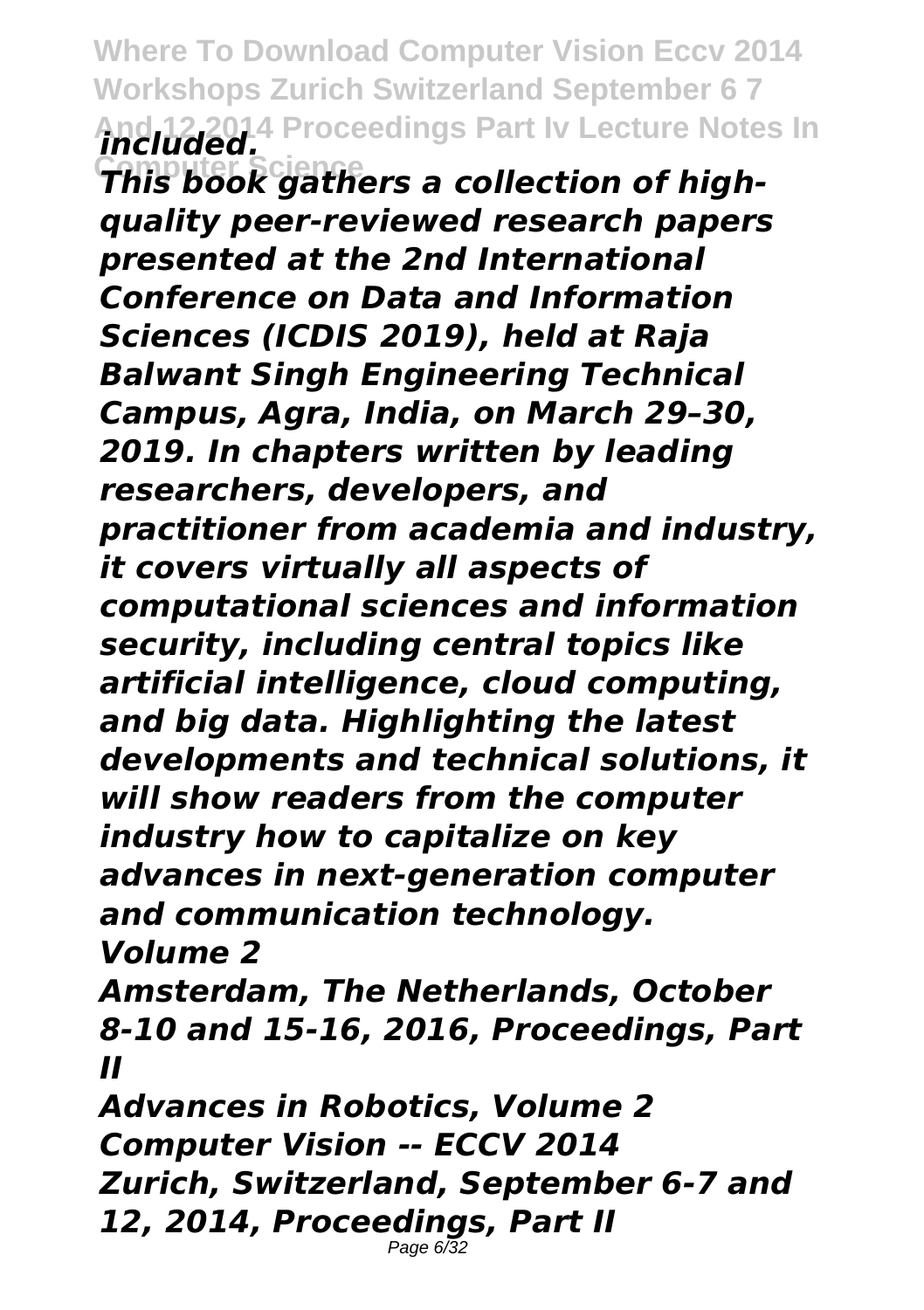**Where To Download Computer Vision Eccv 2014 Workshops Zurich Switzerland September 6 7 And 12 2014 Proceedings Part Iv Lecture Notes In Computer Science** *Computer Vision – ACCV 2018 Workshops Pattern Recognition. ICPR International Workshops and Challenges*

Visual sensors are able to capture a large quantity of information from the environment around them. A wide variety of visual systems can be found, from the classical monocular systems to omnidirectional, RGB-D, and more sophisticated 3D systems. Every configuration presents some specific characteristics that make them useful for solving different problems. Their range of applications is wide and varied, including robotics, industry, agriculture, quality control, visual inspection, surveillance, autonomous driving, and navigation aid systems. In this book, several problems that employ visual sensors are presented. Among them, we highlight visual SLAM, image retrieval, manipulation, calibration, object recognition, navigation, etc.

The sixteen-volume set comprising the LNCS volumes 11205-11220 constitutes the refereed proceedings of the 15th European Conference on Computer Vision, ECCV 2018, held in Munich, Germany, in September 2018.The 776 revised papers presented were carefully reviewed and selected from 2439 submissions. The papers are organized in topical sections on learning for vision; computational photography; human analysis; human sensing; stereo and reconstruction; optimization; matching and recognition; video attention;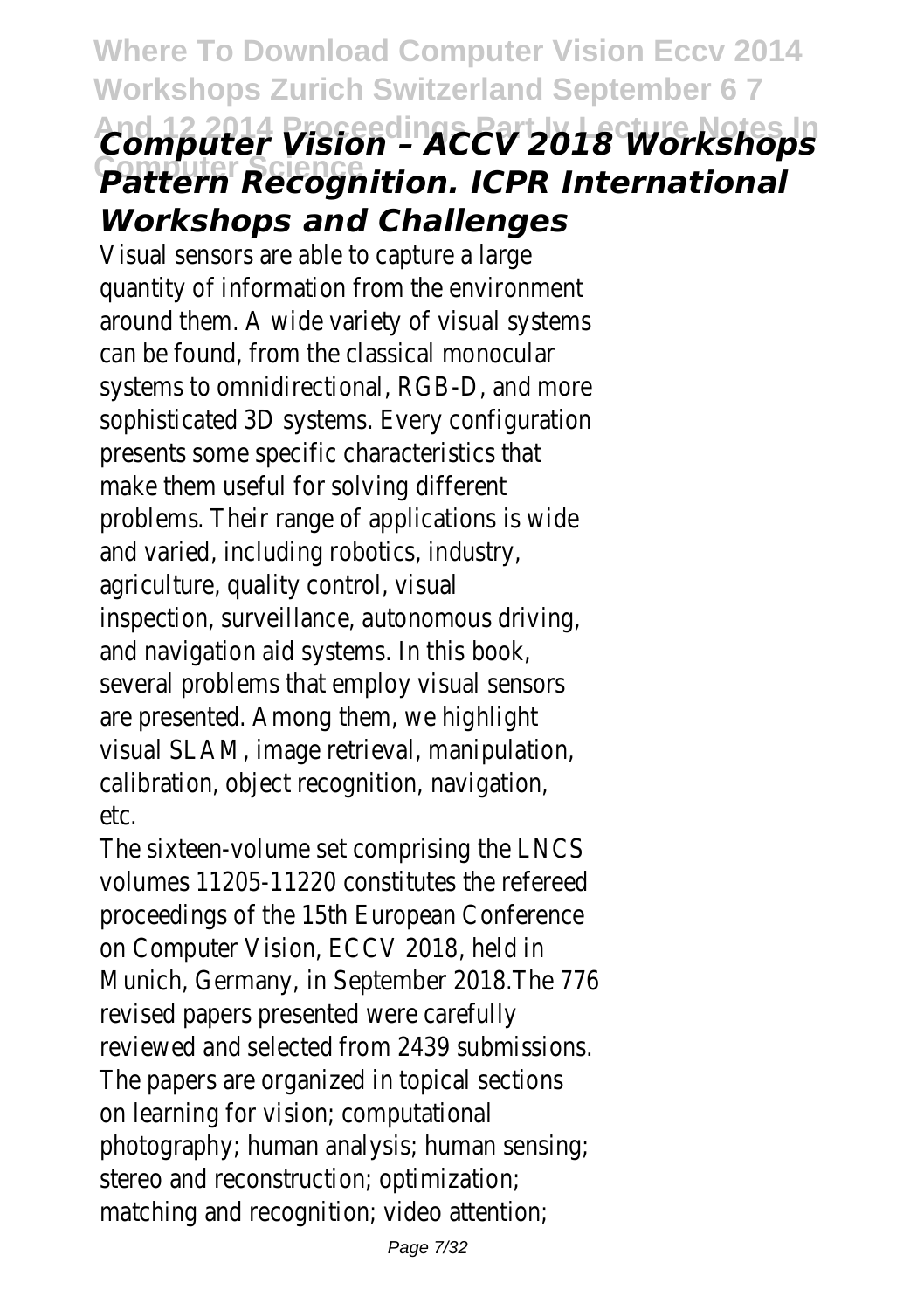**Where To Download Computer Vision Eccv 2014 Workshops Zurich Switzerland September 6 7** and poster sessions. Proceedings Part Iv Lecture Notes In

The two volumes CCIS 546 and 547 constitute the refereed proceedings of the CCF Chinese Conference on Computer Vision, CCCV 2015, held in Xi'an, China, in September 2015. The total of 89 revised full papers presented in both volumes were carefully reviewed and selected from 176 submissions. The papers address issues such as computer vision, machine learning, pattern recognition, target recognition, object detection, target tracking, image segmentation, image restoration, face recognition, image classification.

The International Conference on ICT Innovations was held in September 2016, in Ohrid, Macedonia, with the main topic "Cognitive Functions and Next Generation ICT Systems". We live in the era where technologies are intimately woven into virtually all aspects of daily life and are becoming almost invisible. While these technologies have considerable benefits, they also have a number of shortcomings and unforeseen consequences. For example, on the one hand, bodily sensors that track physical activity, physiological parameters and sleep patterns can help promote healthy habits and can enable early detection of problems. On the other hand, attention spans are becoming shorter and shorter due to constant interruptions by notifications, emails, and instant messages being delivered to cell phones or watches, and similar disturbances.<br>Page 8/32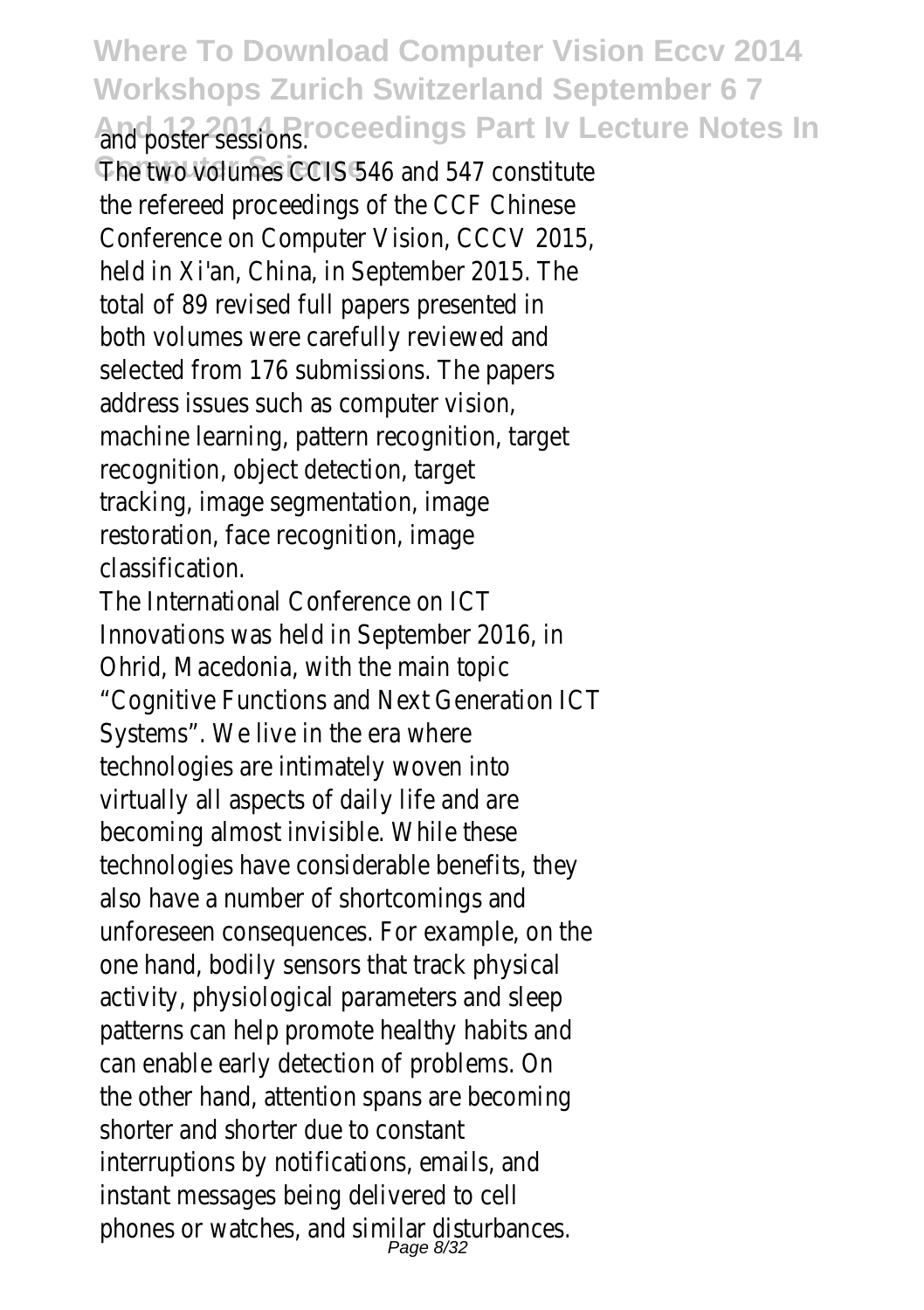**Where To Download Computer Vision Eccv 2014 Workshops Zurich Switzerland September 6 7** Moreover, the privacy issues involved in Part Iv Lecture Notes In storing and manipulation of these data must not be neglected. The technological convergence of sciences that were considered separate in the past, like information and communication technologies, cognitive sciences, nanotechnologies and biotechnologies, determines not only our society, health and economy, but also our education and culture. The conference gathered academics, professionals and practitioners involved in developing solutions and systems in the industrial and business arena, especially innovative commercial implementations, to discuss novel applications of these next-generation, emerging technologies in the context of human cognitive functions. Computer Vision – ECCV 2020 Workshops ACCV 2016 International Workshops, Taipei, Taiwan, November 20-24, 2016, Revised Selected Papers, Part II Munich, Germany, September 8-14, 2018, Proceedings, Part III Advances in Face Detection and Facial Image Analysis 5th International Workshop, HBU 2014, Zurich, Switzerland, September 12, 2014, Proceedings Proceedings of ICDIS 2019 Zurich, Switzerland, September 6-7 and 12, 2014, Proceedings, Part III The three-volume set, consisting of LNCS 9008, 9009, and 9010, contains carefully reviewed and selected papers presented at 15 workshops held in conjunction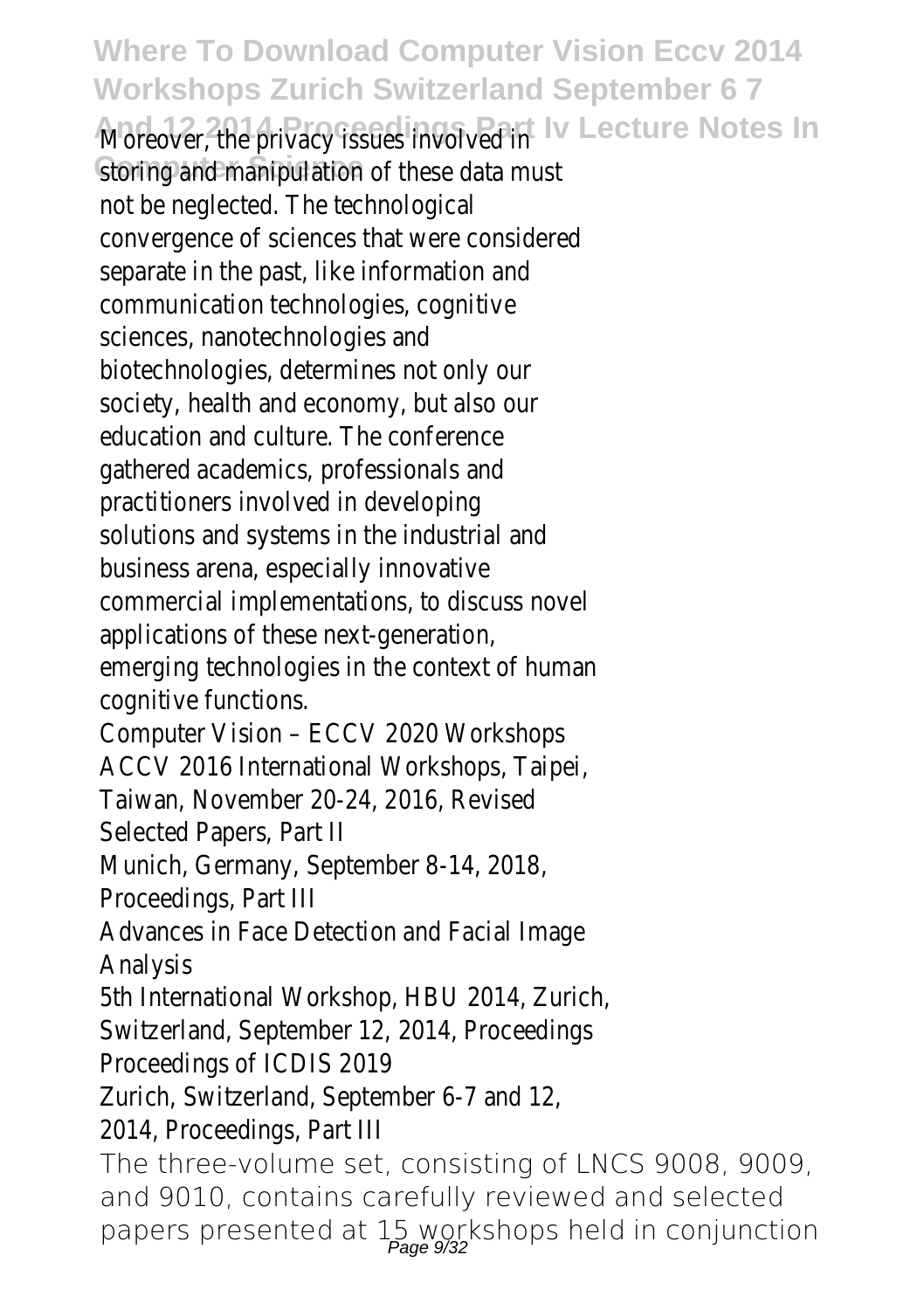**Where To Download Computer Vision Eccv 2014 Workshops Zurich Switzerland September 6 7** with the 12th Asian Conference on Computer Vision, In ACCV 2014, in Singapore, in November 2014. The 153 full papers presented were selected from numerous submissions. LNCS 9008 contains the papers selected for the Workshop on Human Gait and Action Analysis in the Wild, the Second International Workshop on Big Data in 3D Computer Vision, the Workshop on Deep Learning on Visual Data, the Workshop on Scene Understanding for Autonomous Systems and the Workshop on Robust Local Descriptors for Computer Vision. LNCS 9009 contains the papers selected for the Workshop on Emerging Topics on Image Restoration and Enhancement, the First International Workshop on Robust Reading, the Second Workshop on User-Centred Computer Vision, the International Workshop on Video Segmentation in Computer Vision, the Workshop: My Car Has Eyes: Intelligent Vehicle with Vision Technology, the Third Workshop on E-Heritage and the Workshop on Computer Vision for Affective Computing. LNCS 9010 contains the papers selected for the Workshop on Feature and Similarity for Computer Vision, the Third International Workshop on Intelligent Mobile and Egocentric Vision and the Workshop on Human Identification for Surveillance. The three-volume set LNCS 9913, LNCS 9914, and LNCS 9915 comprises the refereed proceedings of the Workshops that took place in conjunction with the 14th European Conference on Computer Vision, ECCV 2016, held in Amsterdam, The Netherlands, in October 2016. The three-volume set LNCS 9913, LNCS 9914, and LNCS 9915 comprises the refereed proceedings of the Workshops that took place in conjunction with the 14th European Conference on Computer Vision, ECCV 2016, held in Amsterdam, The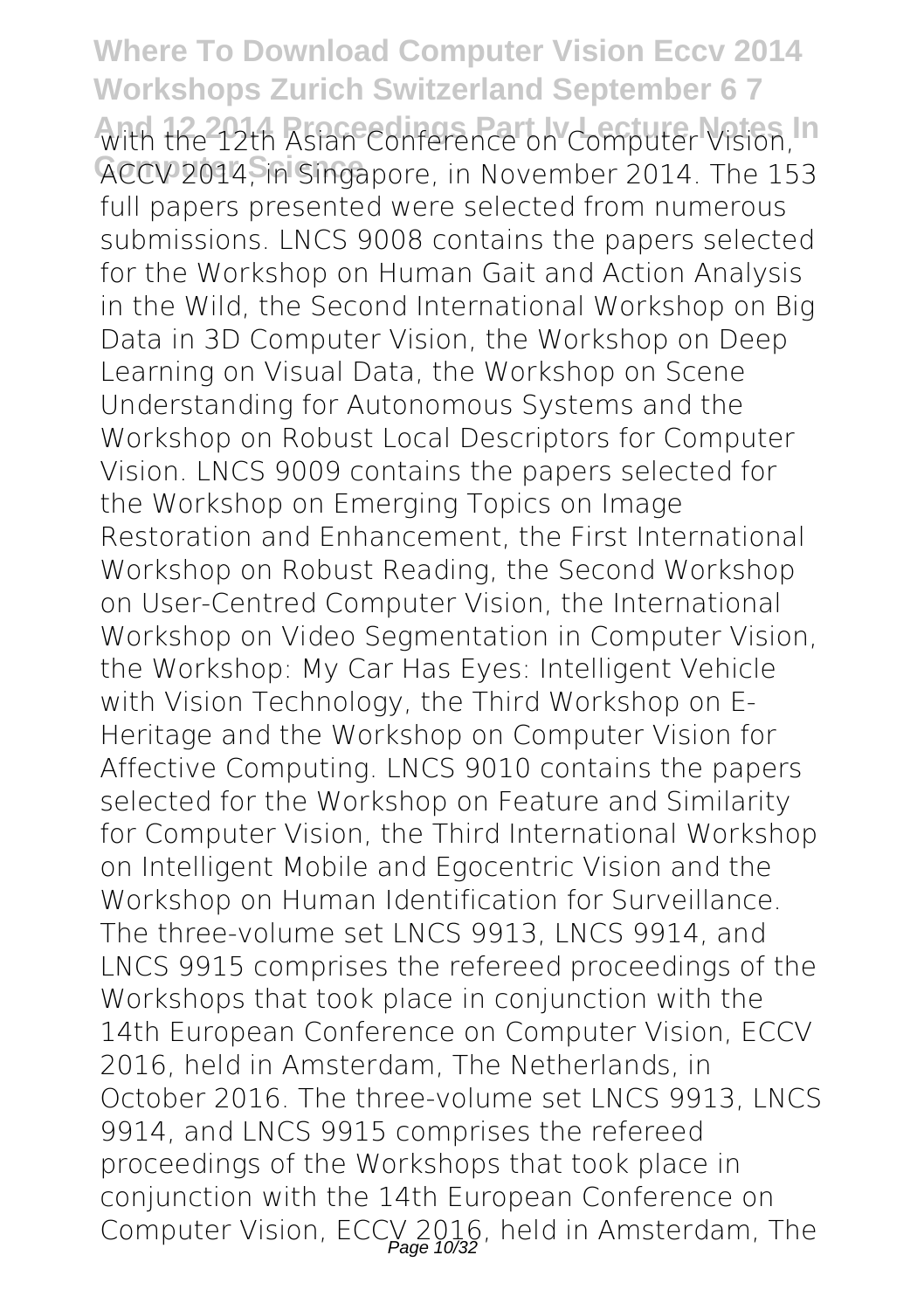**Where To Download Computer Vision Eccv 2014 Workshops Zurich Switzerland September 6 7** Netherlands, in October 2016. 27 workshops from 44<sup>1</sup> workshops proposals were selected for inclusion in the proceedings. These address the following themes: Datasets and Performance Analysis in Early Vision; Visual Analysis of Sketches; Biological and Artificial Vision; Brave New Ideas for Motion Representations; Joint ImageNet and MS COCO Visual Recognition Challenge; Geometry Meets Deep Learning; Action and Anticipation for Visual Learning; Computer Vision for Road Scene Understanding and Autonomous Driving; Challenge on Automatic Personality Analysis; BioImage Computing; Benchmarking Multi-Target Tracking: MOTChallenge; Assistive Computer Vision and Robotics; Transferring and Adapting Source Knowledge in Computer Vision; Recovering 6D Object Pose; Robust Reading; 3D Face Alignment in the Wild and Challenge; Egocentric Perception, Interaction and Computing; Local Features: State of the Art, Open Problems and Performance Evaluation; Crowd Understanding; Video Segmentation; The Visual Object Tracking Challenge Workshop; Web-scale Vision and Social Media; Computer Vision for Audiovisual Media; Computer VISion for ART Analysis; Virtual/Augmented Reality for Visual Artificial Intelligence; Joint Workshop on Storytelling with Images and Videos and Large Scale Movie Description and Understanding Challenge. This proceeding book contains the contributions presented at the 3rd URV Doctoral workshop in Computer Science and Mathematics, held in November 2016. The main aim of this workshop is to

promote the dissemination of the ideas, methods and results that are developed by the students of our PhD program.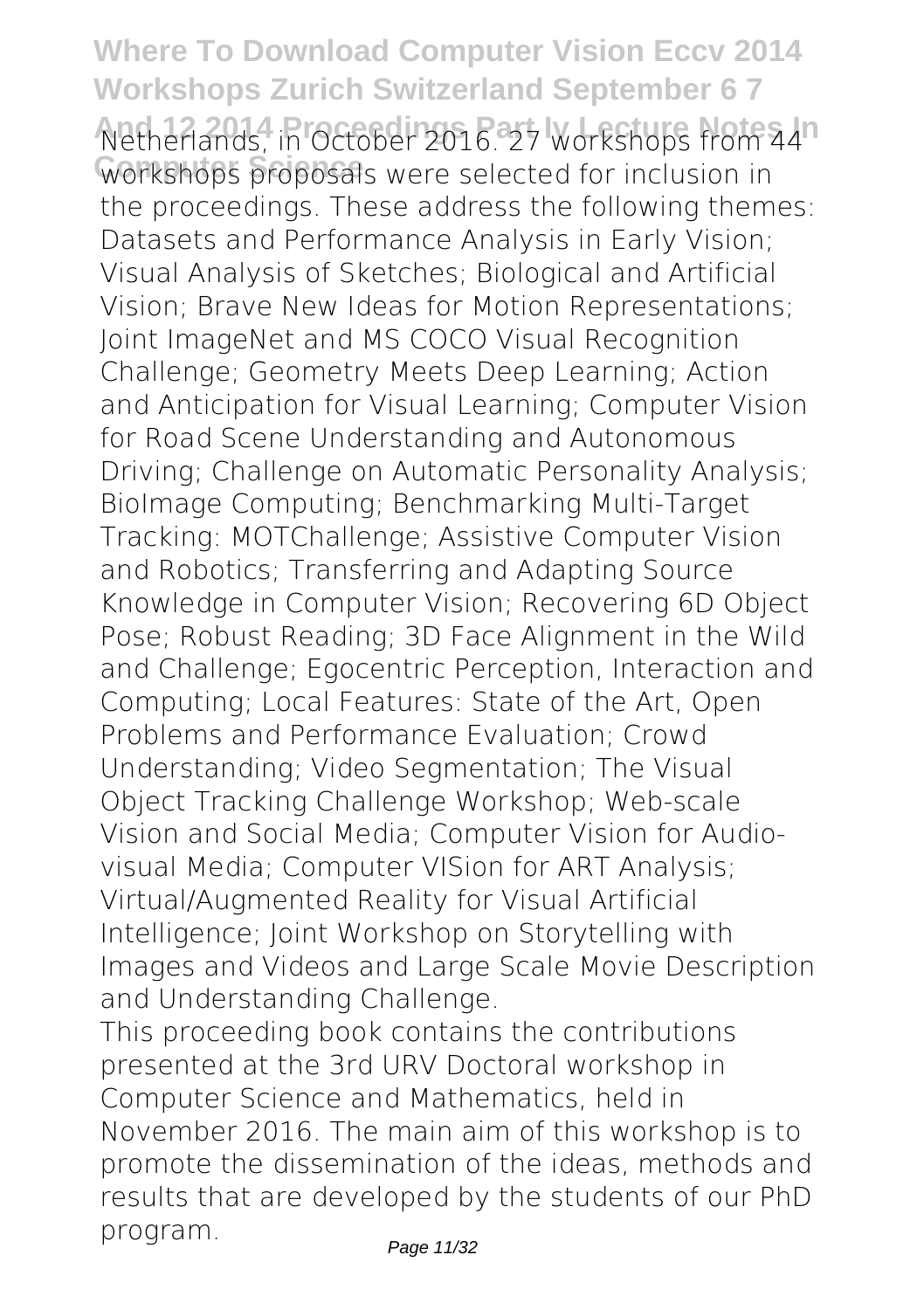**Where To Download Computer Vision Eccv 2014 Workshops Zurich Switzerland September 6 7** The seven-volume set comprising LNCS volumestes In 8689-8695 constitutes the refereed proceedings of the 13th European Conference on Computer Vision, ECCV 2014, held in Zurich, Switzerland, in September 2014. The 363 revised papers presented were carefully reviewed and selected from 1444 submissions. The papers are organized in topical sections on tracking and activity recognition; recognition; learning and inference; structure from motion and feature matching; computational photography and low-level vision; vision; segmentation and saliency; context and 3D scenes; motion and 3D scene analysis; and poster sessions. 14th Asian Conference on Computer Vision, Perth, Australia, December 2–6, 2018, Revised Selected Papers

ICT Innovations 2016

Human Behavior Understanding

Morphological Plant Modeling: Unleashing Geometric and Topological Potential within the Plant Sciences Virtual Event, January 10–15, 2021, Proceedings, Part  $1\sqrt{ }$ 

CCF Chinese Conference, CCCV 2015, Xi'an, China September 18-20, 2015, Proceedings, Part II

This book presents state-of-the-art intelligent methods and techniques for solving real-world problemsand offers a vision of future research. Featuring 143 papers from the 4th Future Technologies Conference, held in San Francisco, USA, in 2019, it covers a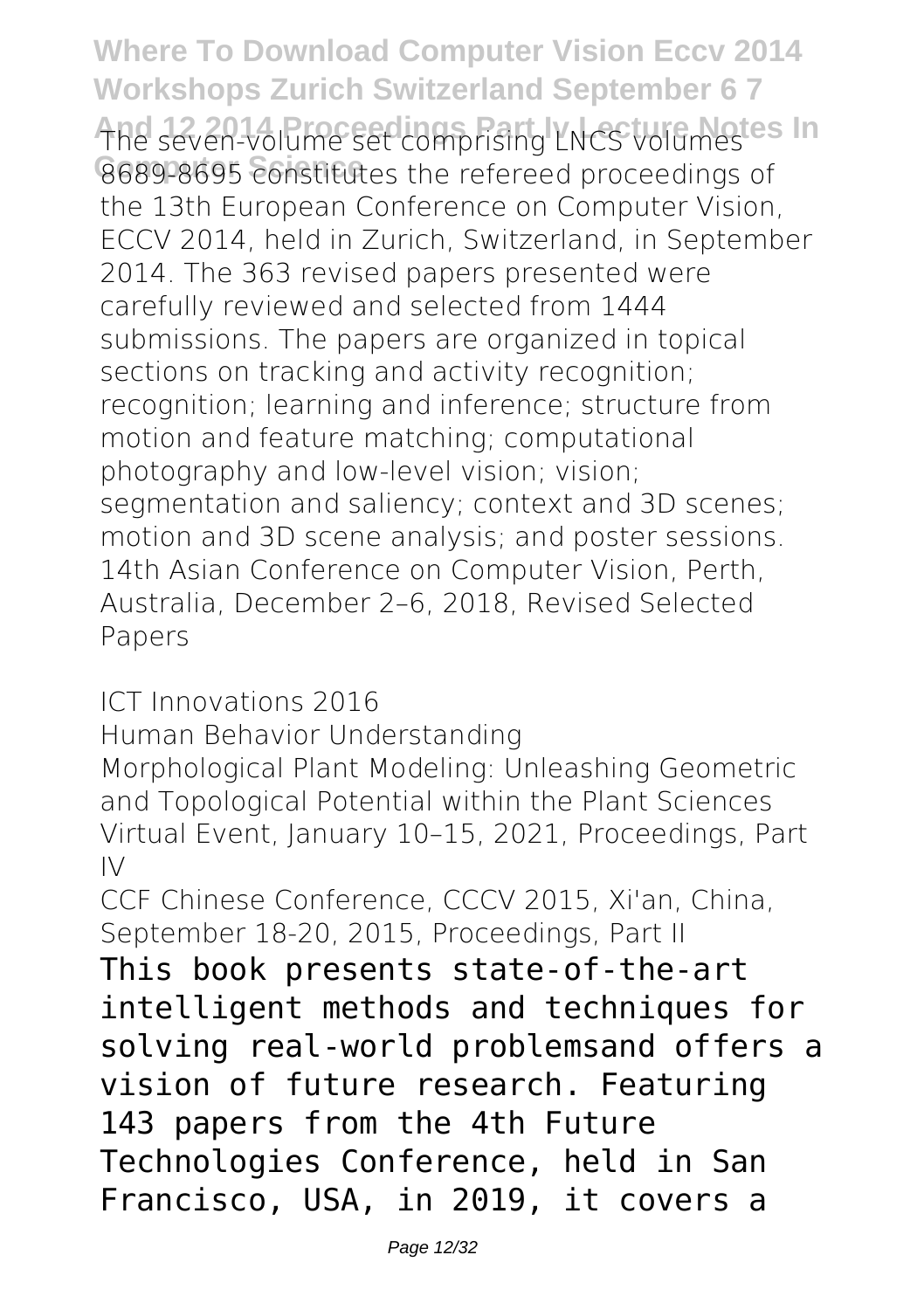**Where To Download Computer Vision Eccv 2014 Workshops Zurich Switzerland September 6 7 And 12 2014 Proceedings Part Iv Lecture Notes In Computer Science** wide range of important topics, including, but not limited to, computing, electronics, artificial intelligence, robotics, security and communications and their applications to the real world. As such, it is an interesting, exciting and inspiring read.

This book presents the state-of-the-art in face detection and analysis. It outlines new research directions, including in particular psychologybased facial dynamics recognition, aimed at various applications such as behavior analysis, deception detection, and diagnosis of various psychological disorders. Topics of interest include face and facial landmark detection, face recognition, facial expression and emotion analysis, facial dynamics analysis, face classification, identification, and clustering, and gaze direction and head pose estimation, as well as applications of face analysis. This 8-volumes set constitutes the

refereed of the 25th International Conference on Pattern Recognition Workshops, ICPR 2020, held virtually in Page 13/32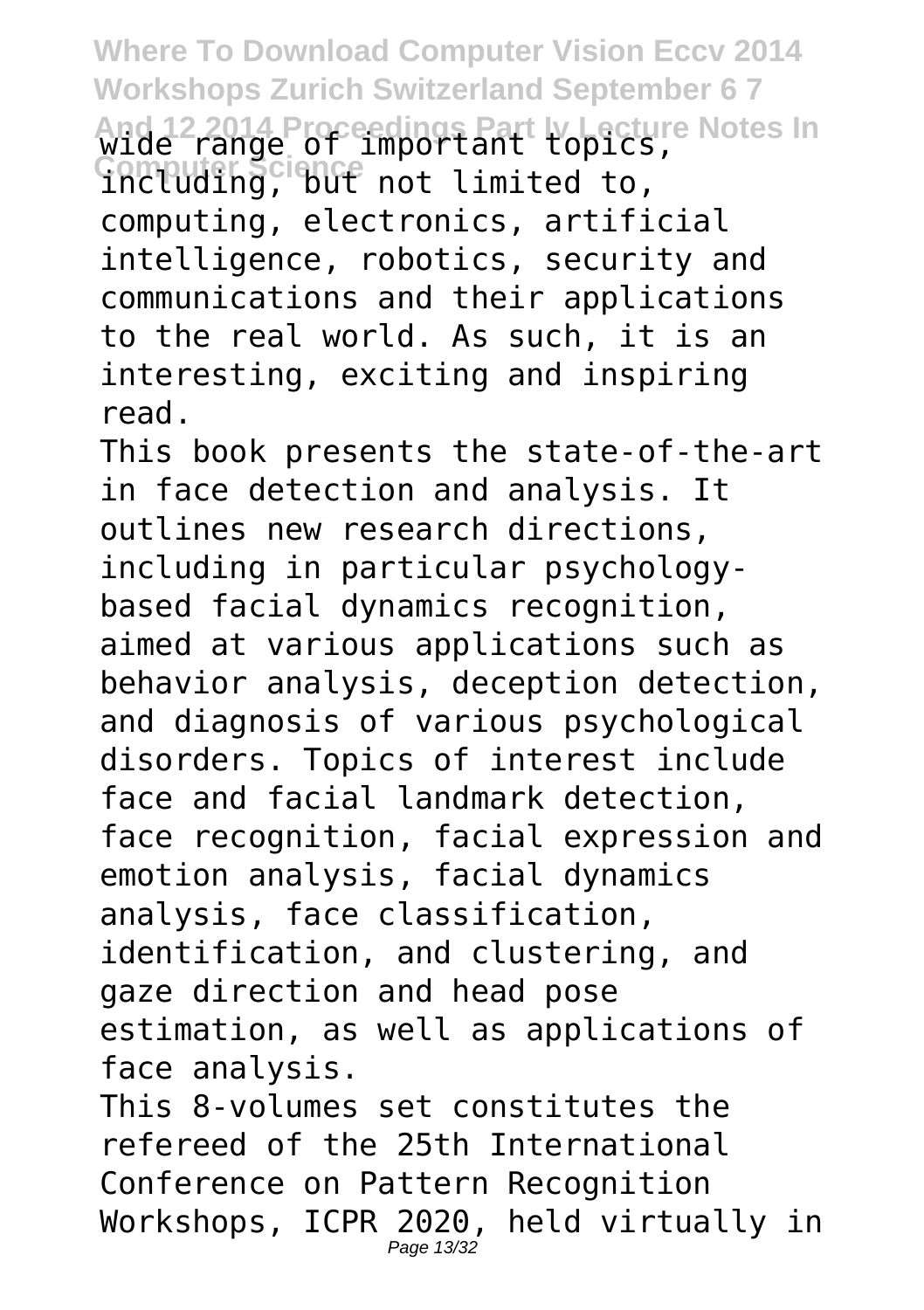**Where To Download Computer Vision Eccv 2014 Workshops Zurich Switzerland September 6 7** And 12, 2014 Proceedings Part Iv Lecture Notes In<br>Computer Saistreaue, to Covid-19, pandemic 10 Puil, S2021<sup>e</sup>due to Covid-19 pandemic. The 416 full papers presented in these 8 volumes were carefully reviewed and selected from about 700 submissions. The 46 workshops cover a wide range of areas including machine learning, pattern analysis, healthcare, human behavior, environment, surveillance, forensics and biometrics, robotics and egovision, cultural heritage and document analysis, retrieval, and women at ICPR2020.

Advances in Computing, Communication, Automation and Biomedical Technology aims to bring together leading academic, scientists, researchers, industry representatives, postdoctoral fellows and research scholars around the world to share their knowledge and research expertise, to advances in the areas of Computing, Communication, Electrical, Civil, Mechanical and Biomedical Systems as well as to create a prospective collaboration and networking on various areas. It also provides a premier interdisciplinary platform for researchers, practitioners, and educators to present Page 14/32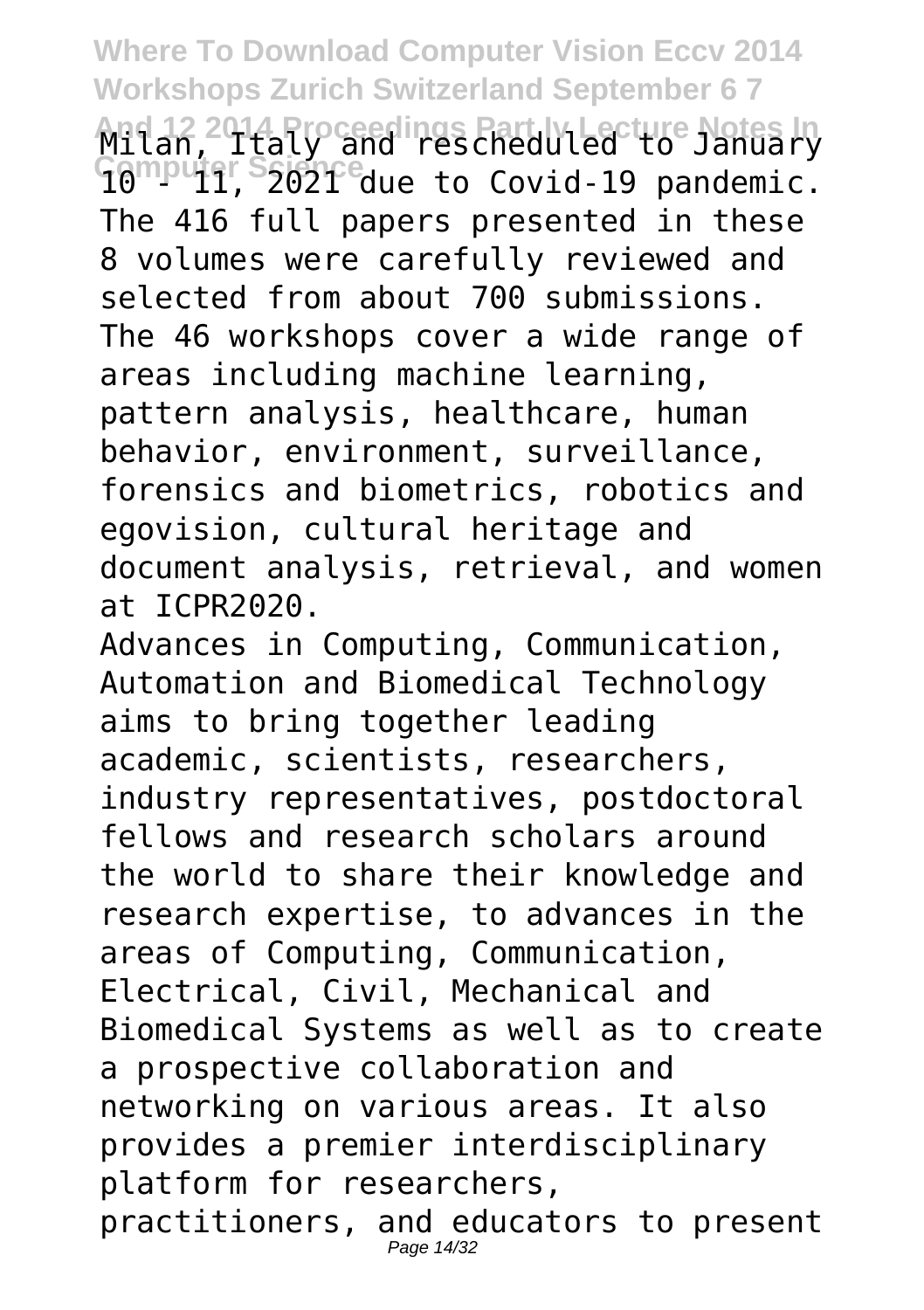**Where To Download Computer Vision Eccv 2014 Workshops Zurich Switzerland September 6 7** And 12.2014 Proceedings Part <u>Iv Lecture Notes In</u><br>
and discuss the most recent<br>
Somputer Science<sub>rends</sub> and concerns as innovations, trends, and concerns as well as practical challenges encountered, and solutions adopted in the fields of innovation. Proceedings of Robophilosophy 2020 Singapore, Singapore, November 1-2, 2014, Revised Selected Papers, Part I Proceedings of the 25th ISPE Inc. International Conference on Transdisciplinary Engineering, July 3 – 6, 2018 ICIAP 2015 International Workshops, BioFor, CTMR, RHEUMA, ISCA, MADiMa, SBMI, and QoEM, Genoa, Italy, September 7-8, 2015, Proceedings Advances in Data and Information Sciences 3rd URV Doctoral Workshop in Computer Science and Mathematics Computer Vision – ECCV 2020 This book presents a selection of chapters, written by leading international researchers, related to the automatic analysis of gestures from still images and multi-modal RGB-Depth image sequences. It offers a comprehensive review of vision-based approaches for supervised gesture recognition methods that have been validated by various challenges. Several aspects of gesture recognition are reviewed, including data acquisition from different Page 15/32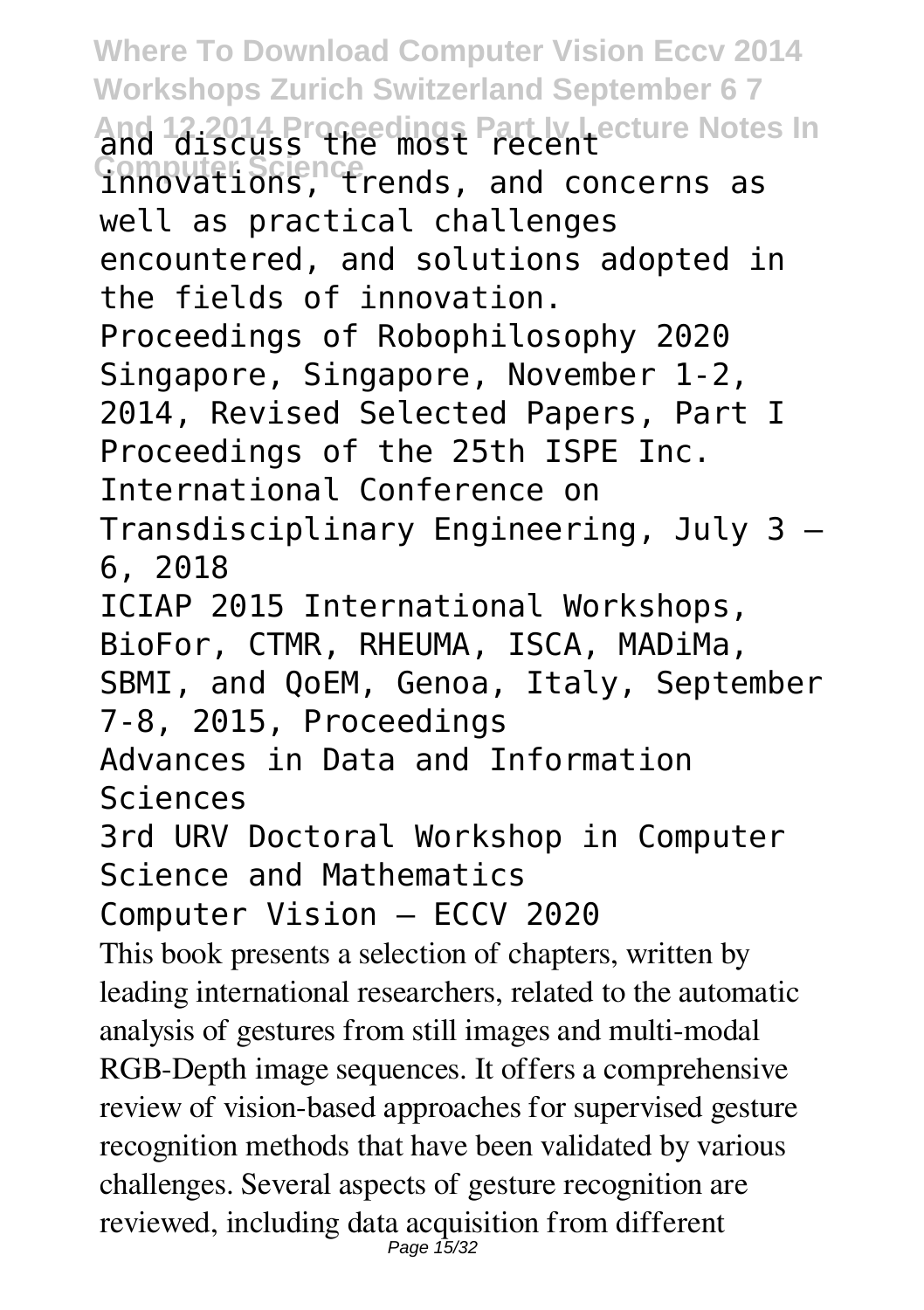**Where To Download Computer Vision Eccv 2014 Workshops Zurich Switzerland September 6 7** And 12 2014 Proceedings Part Iv Lecture Notes In<br>
sources, feature extraction, learning, and recognition of<br>
Costuments Science gestures.

This comprehensive text/reference presents a broad review of diverse domain adaptation (DA) methods for machine learning, with a focus on solutions for visual applications. The book collects together solutions and perspectives proposed by an international selection of pre-eminent experts in the field, addressing not only classical image categorization, but also other computer vision tasks such as detection, segmentation and visual attributes. Topics and features: surveys the complete field of visual DA, including shallow methods designed for homogeneous and heterogeneous data as well as deep architectures; presents a positioning of the dataset bias in the CNN-based feature arena; proposes detailed analyses of popular shallow methods that addresses landmark data selection, kernel embedding, feature alignment, joint feature transformation and classifier adaptation, or the case of limited access to the source data; discusses more recent deep DA methods, including discrepancy-based adaptation networks and adversarial discriminative DA models; addresses domain adaptation problems beyond image categorization, such as a Fisher encoding adaptation for vehicle re-identification, semantic segmentation and detection trained on synthetic images, and domain generalization for semantic part detection; describes a multi-source domain generalization technique for visual attributes and a unifying framework for multi-domain and multi-task learning. This authoritative volume will be of great interest to a broad Page 16/32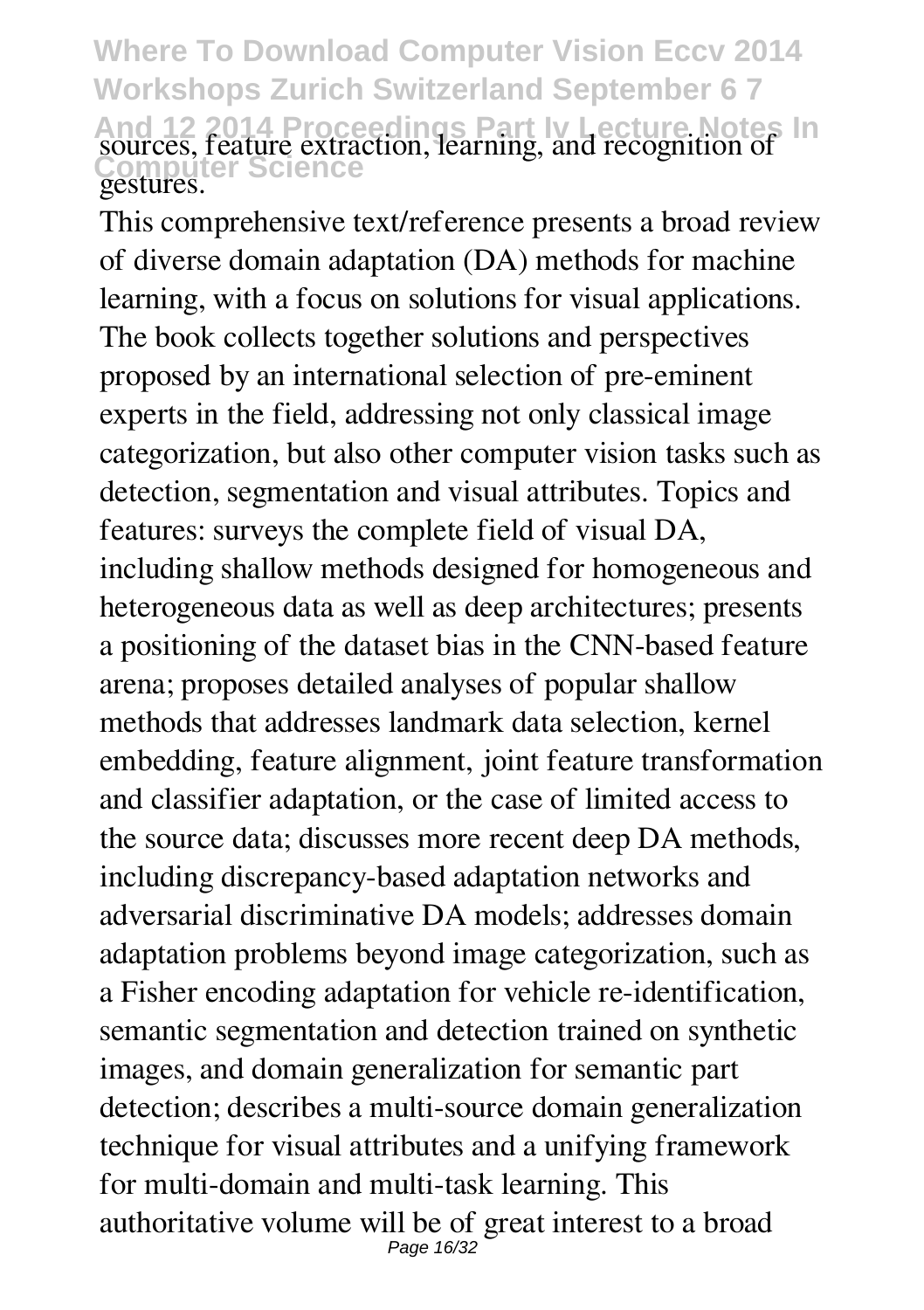**Where To Download Computer Vision Eccv 2014 Workshops Zurich Switzerland September 6 7** And 12 2014. Proceedings Part Iv Lecture Notes In<br>
audience ranging from researchers and practitioners, to students involved in computer vision, pattern recognition and machine learning.

The eight-volume set comprising LNCS volumes 9905-9912 constitutes the refereed proceedings of the 14th European Conference on Computer Vision, ECCV 2016, held in Amsterdam, The Netherlands, in October 2016. The 415 revised papers presented were carefully reviewed and selected from 1480 submissions. The papers cover all aspects of computer vision and pattern recognition such as 3D computer vision; computational photography, sensing and display; face and gesture; lowlevel vision and image processing; motion and tracking; optimization methods; physics-based vision, photometry and shape-from-X; recognition: detection, categorization, indexing, matching; segmentation, grouping and shape representation; statistical methods and learning; video: events, activities and surveillance; applications. They are organized in topical sections on detection, recognition and retrieval; scene understanding; optimization; image and video processing; learning; action, activity and tracking; 3D; and 9 poster sessions.

The three-volume set, consisting of LNCS 10116, 10117, and 10118, contains carefully reviewed and selected papers presented at 17 workshops held in conjunction with the 13th Asian Conference on Computer Vision, ACCV 2016, in Taipei, Taiwan in November 2016. The 134 full papers presented were selected from 223 submissions. LNCS 10116 contains the papers selected Page 17/32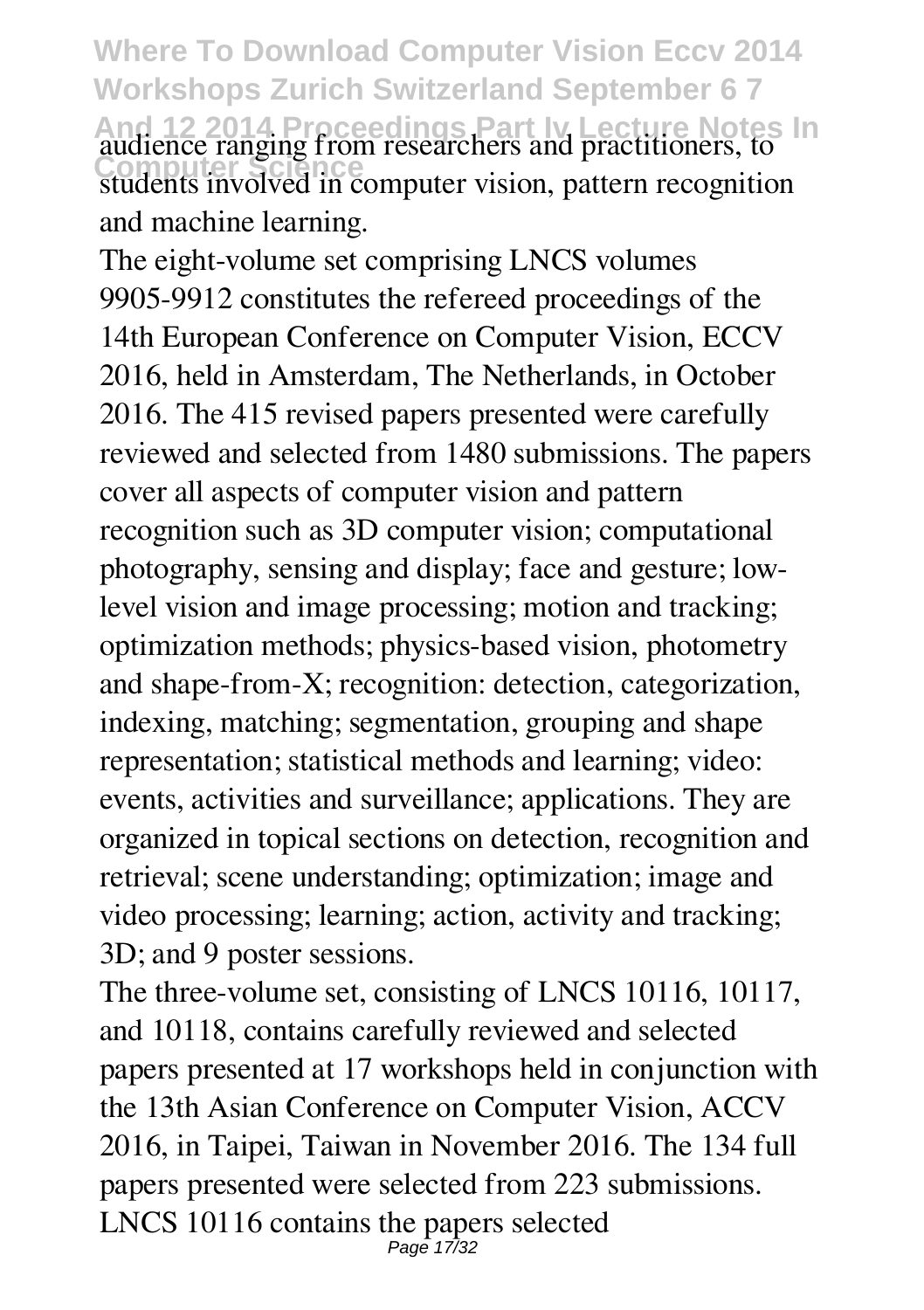**Where To Download Computer Vision Eccv 2014 Workshops Zurich Switzerland September 6 7** And 12 2014 Proceedings of EGTET 2020 <sup>Iv</sup> Lecture Notes In<br>Computer Superiors and Next Generation ICT Systems

Cognitive Functions and Next Generation ICT Systems

14th European Conference, Amsterdam, The Netherlands, October 11-14, 2016, Proceedings, Part V

New Trends in Image Analysis and Processing -- ICIAP 2015 Workshops

Advances in Computing, Communication, Automation and Biomedical Technology

Computer Vision

16th European Conference, Glasgow, UK, August 23–28, 2020, Proceedings, Part XXIII

**This book illustrates how to use description logic-based formalisms to their full potential in the creation, indexing, and reuse of multimedia semantics. To do so, it introduces researchers to multimedia semantics by providing an in-depth review of state-of-theart standards, technologies, ontologies, and software tools. It draws attention to the importance of formal grounding in the knowledge representation of multimedia objects, the potential of multimedia reasoning in intelligent multimedia applications, and presents both theoretical discussions and best practices in multimedia ontology engineering. Readers already familiar with mathematical logic, Internet, and multimedia fundamentals will learn to develop formally grounded multimedia ontologies, and map** Page 18/32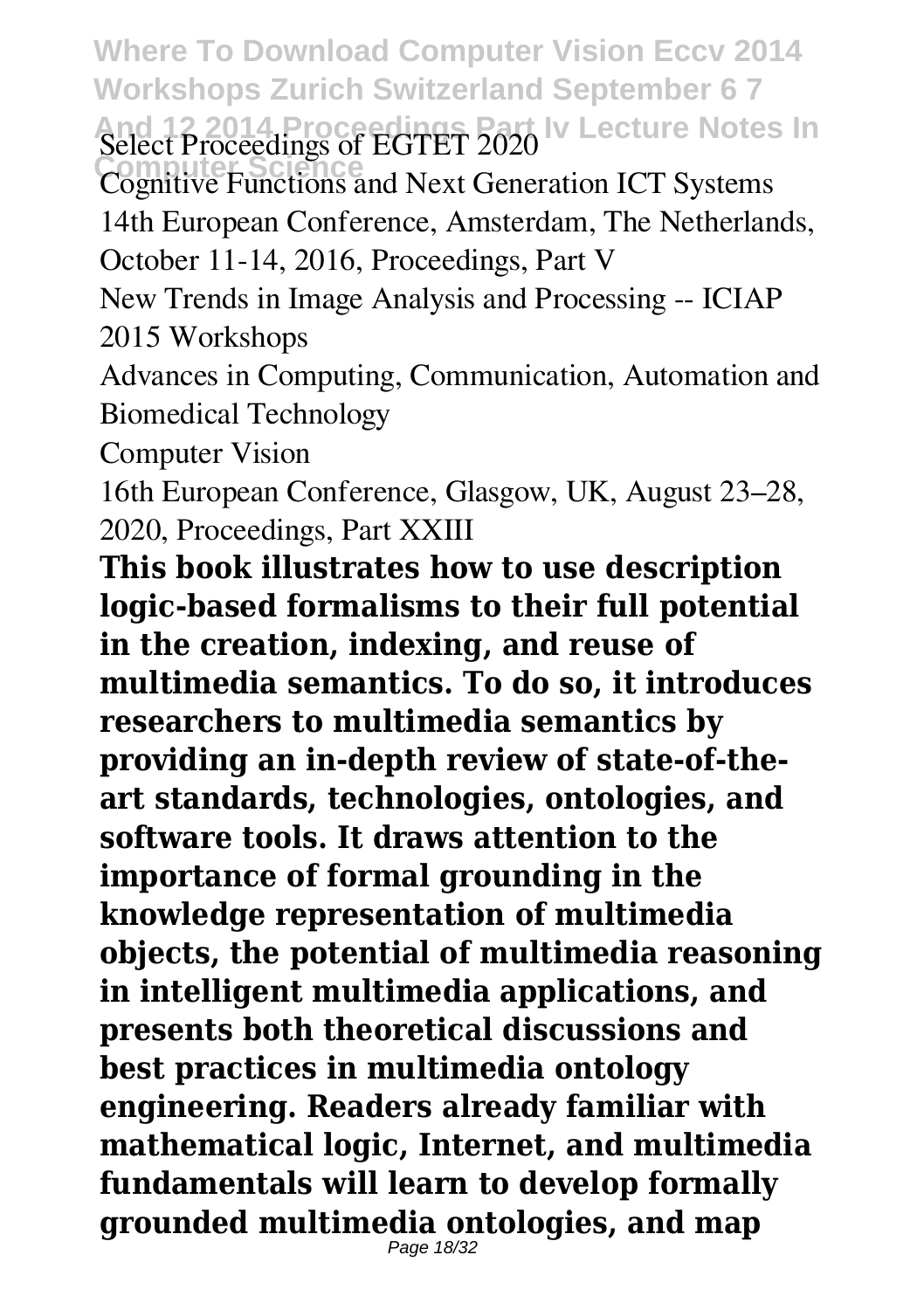**Where To Download Computer Vision Eccv 2014 Workshops Zurich Switzerland September 6 7 And 12 2014 Proceedings Part Iv Lecture Notes In Computer Science concept definitions to high-level descriptors. The core reasoning tasks, reasoning algorithms, and industry-leading reasoners are presented, while scene interpretation via reasoning is also demonstrated. Overall, this book offers readers an essential introduction to the formal grounding of web ontologies, as well as a comprehensive collection and review of description logics (DLs) from the perspectives of expressivity and reasoning complexity. It covers best practices for developing multimedia ontologies with formal grounding to guarantee decidability and obtain the desired level of expressivity while maximizing the reasoning potential. The capabilities of such multimedia ontologies are demonstrated by DL implementations with an emphasis on multimedia reasoning applications.**

**This book contains a selection of papers accepted for presentation and discussion at ROBOT 2015: Second Iberian Robotics Conference, held in Lisbon, Portugal, November 19th-21th, 2015. ROBOT 2015 is part of a series of conferences that are a joint organization of SPR – "Sociedade Portuguesa de Robótica/ Portuguese Society for Robotics", SEIDROB – Sociedad Española para la Investigación y Desarrollo de la Robótica/** Page 19/32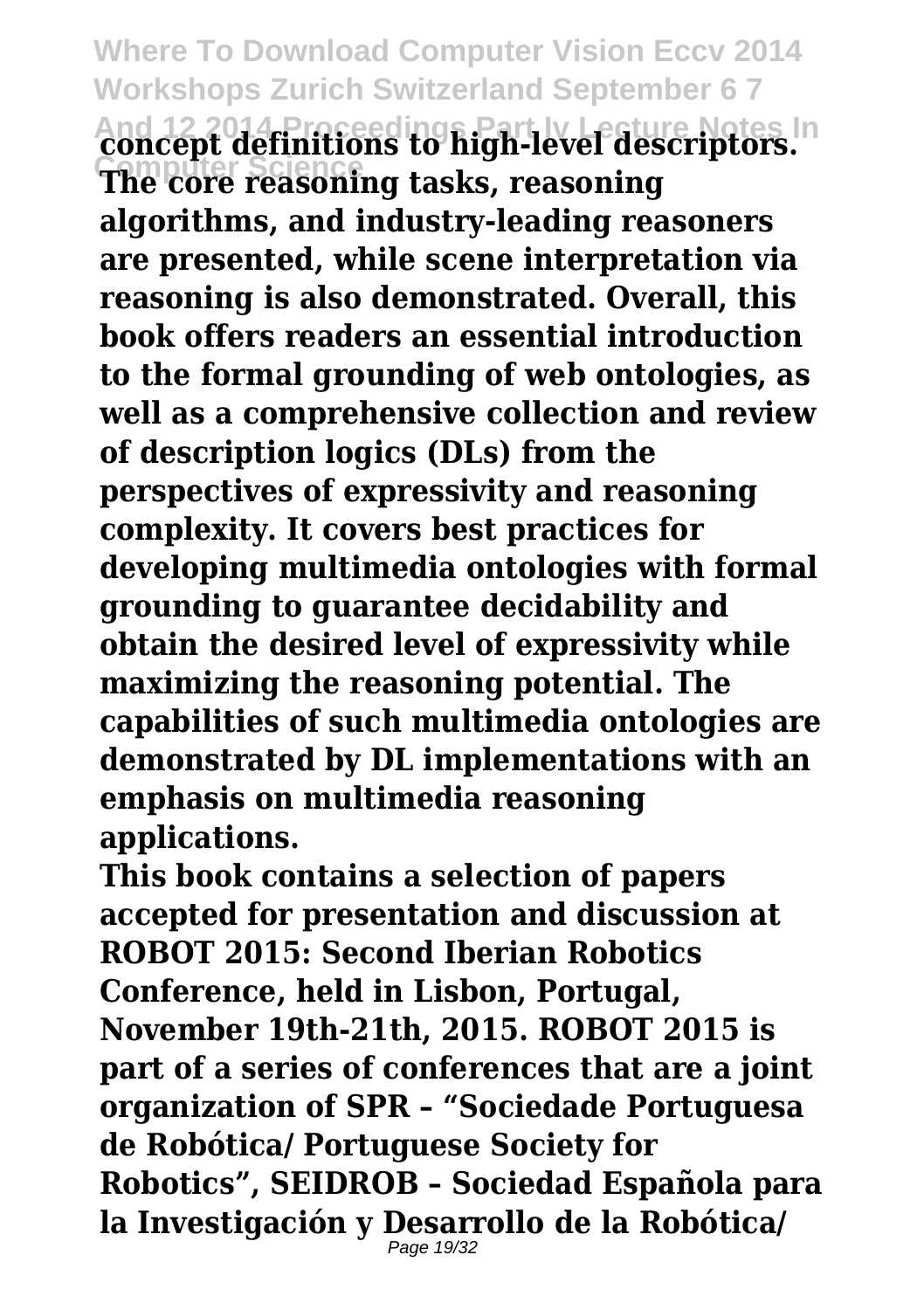**Where To Download Computer Vision Eccv 2014 Workshops Zurich Switzerland September 6 7** And 12,2014 Proceedings Part Iv Lecture Notes In<br>**Spanish Society for Research and**<br>**Developments** Bobotics and CEA-CTBob -**Development in Robotics and CEA-GTRob – Grupo Temático de Robótica/ Robotics Thematic Group. The conference organization had also the collaboration of several universities and research institutes, including: University of Minho, University of Porto, University of Lisbon, Polytechnic Institute of Porto, University of Aveiro, University of Zaragoza, University of Malaga, LIACC, INESC-TEC and LARSyS. Robot 2015 was focussed on the Robotics scientific and technological activities in the Iberian Peninsula, although open to research and delegates from other countries. The conference featured 19 special sessions, plus a main/general robotics track. The special sessions were about: Agricultural Robotics and Field Automation; Autonomous Driving and Driver Assistance Systems; Communication Aware Robotics; Environmental Robotics; Social Robotics: Intelligent and Adaptable AAL Systems; Future Industrial Robotics Systems; Legged Locomotion Robots; Rehabilitation and Assistive Robotics; Robotic Applications in Art and Architecture; Surgical Robotics; Urban Robotics; Visual Perception for Autonomous Robots; Machine Learning in Robotics;** Page 20/32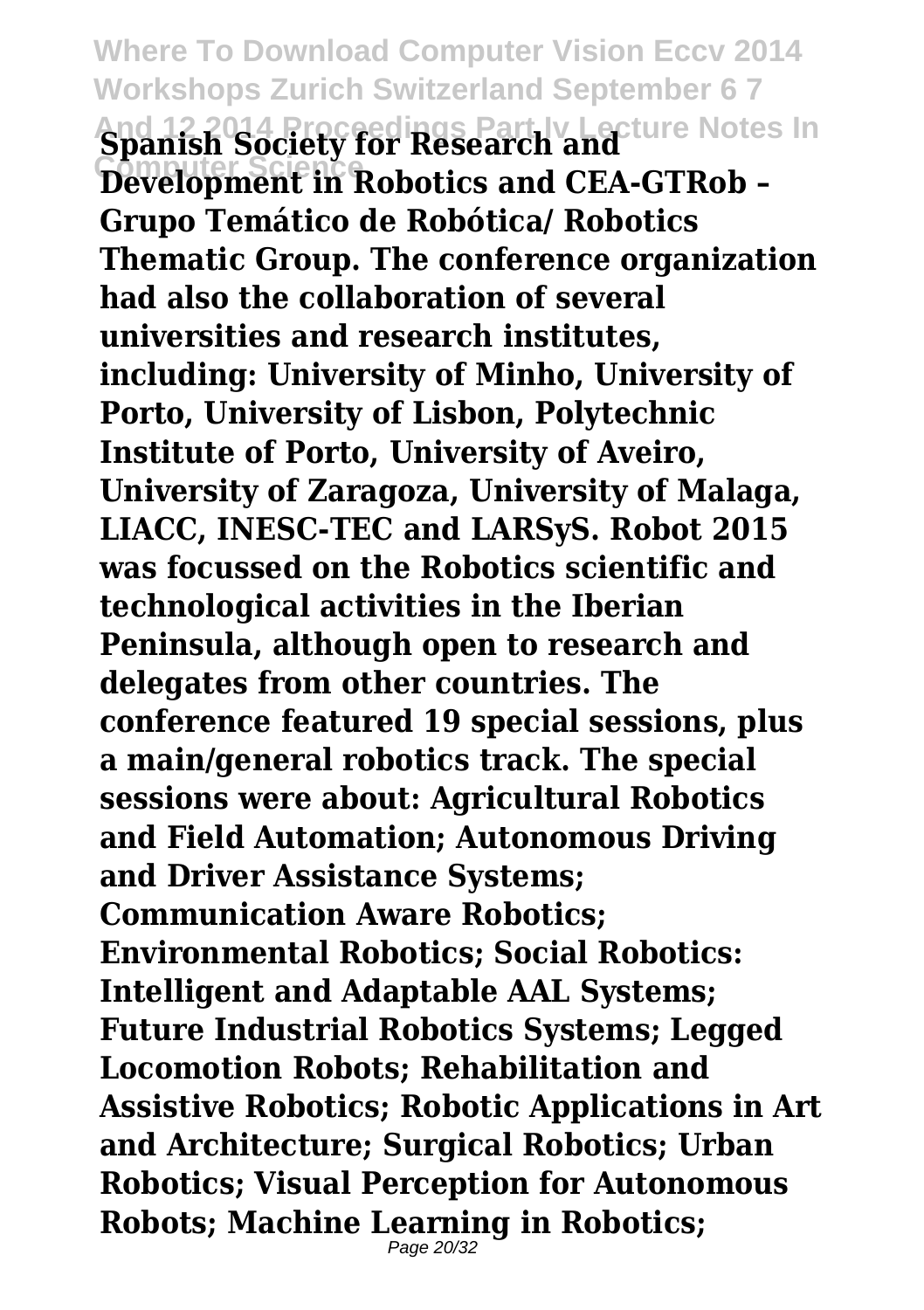**Where To Download Computer Vision Eccv 2014 Workshops Zurich Switzerland September 6 7 And 12 2014 Proceedings Part Iv Lecture Notes In Computer Science Simulation and Competitions in Robotics; Educational Robotics; Visual Maps in Robotics; Control and Planning in Aerial Robotics, the XVI edition of the Workshop on Physical Agents and a Special Session on Technological Transfer and Innovation. This book constitutes the proceedings of the 5th International Workshop on Human Behavior Understanding, HBU 2014, held in Zurich, Switzerland, in September 2014. The 9 full papers presented in this volume were carefully reviewed and selected from 18 submissions. They are organized in topical sections named: social signals; face and affect; motion analysis; and multiparty interactions.**

**The six-volume set comprising the LNCS volumes 11129-11134 constitutes the refereed proceedings of the workshops that took place in conjunction with the 15th European Conference on Computer Vision, ECCV 2018, held in Munich, Germany, in September 2018.43 workshops from 74 workshops proposals were selected for inclusion in the proceedings. The workshop topics present a good orchestration of new trends and traditional issues, built bridges into neighboring fields, and discuss fundamental technologies and novel** Page 21/32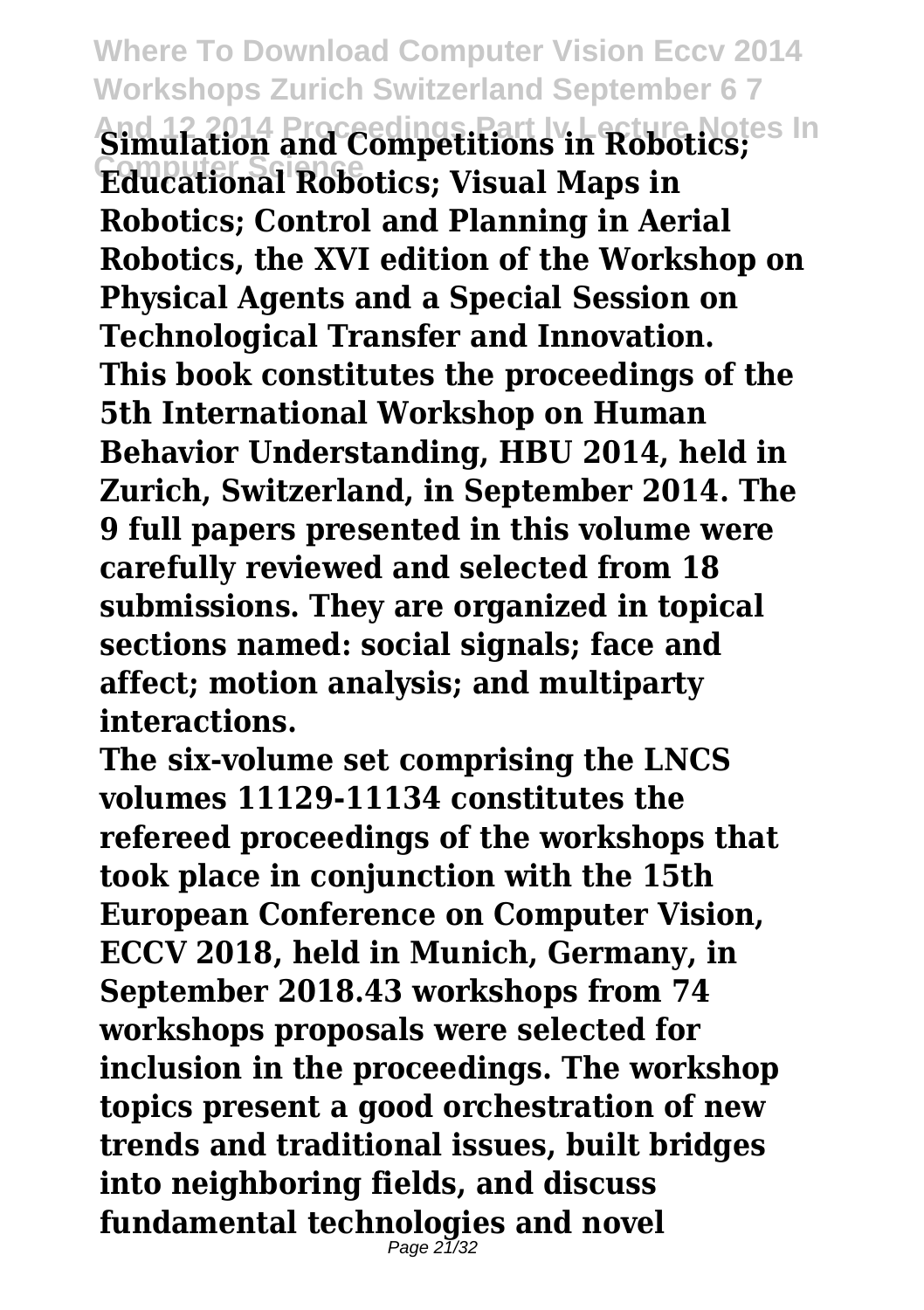**Where To Download Computer Vision Eccv 2014 Workshops Zurich Switzerland September 6 7 And 12 2014 Proceedings Part Iv Lecture Notes In Computer Science applications. 13th European Conference, Zurich, Switzerland, September 6-12, 2014, Proceedings, Part VI Robot 2015: Second Iberian Robotics Conference**

**15th European Conference, Munich,**

**Germany, September 8–14, 2018,**

**Proceedings, Part III**

**Zurich, Switzerland, September 6-7 and 12, 2014, Proceedings, Part IV**

**NET 2014, Nizhny Novgorod, Russia, May 2014**

## **Advances in Computational Intelligence Models, Algorithms and Technologies for Network Analysis**

*The 6-volume set, comprising the LNCS books 12535 until 12540, constitutes the refereed proceedings of 28 out of the 45 workshops held at the 16th European Conference on Computer Vision, ECCV 2020. The conference was planned to take place in Glasgow, UK, during August 23-28, 2020, but changed to a virtual format due to the COVID-19 pandemic. The 249 full papers, 18 short papers, and 21 further contributions included in the workshop proceedings were carefully reviewed and selected from a total of 467 submissions. The papers deal with diverse computer vision topics. Part VI focusses on reassessing the evaluation of object detection; computer vision problems in plant phenotyping; fair face recognition and analysis; and perception through structured generative models.*

*This book comprises the select proceedings of the International* Page 22/32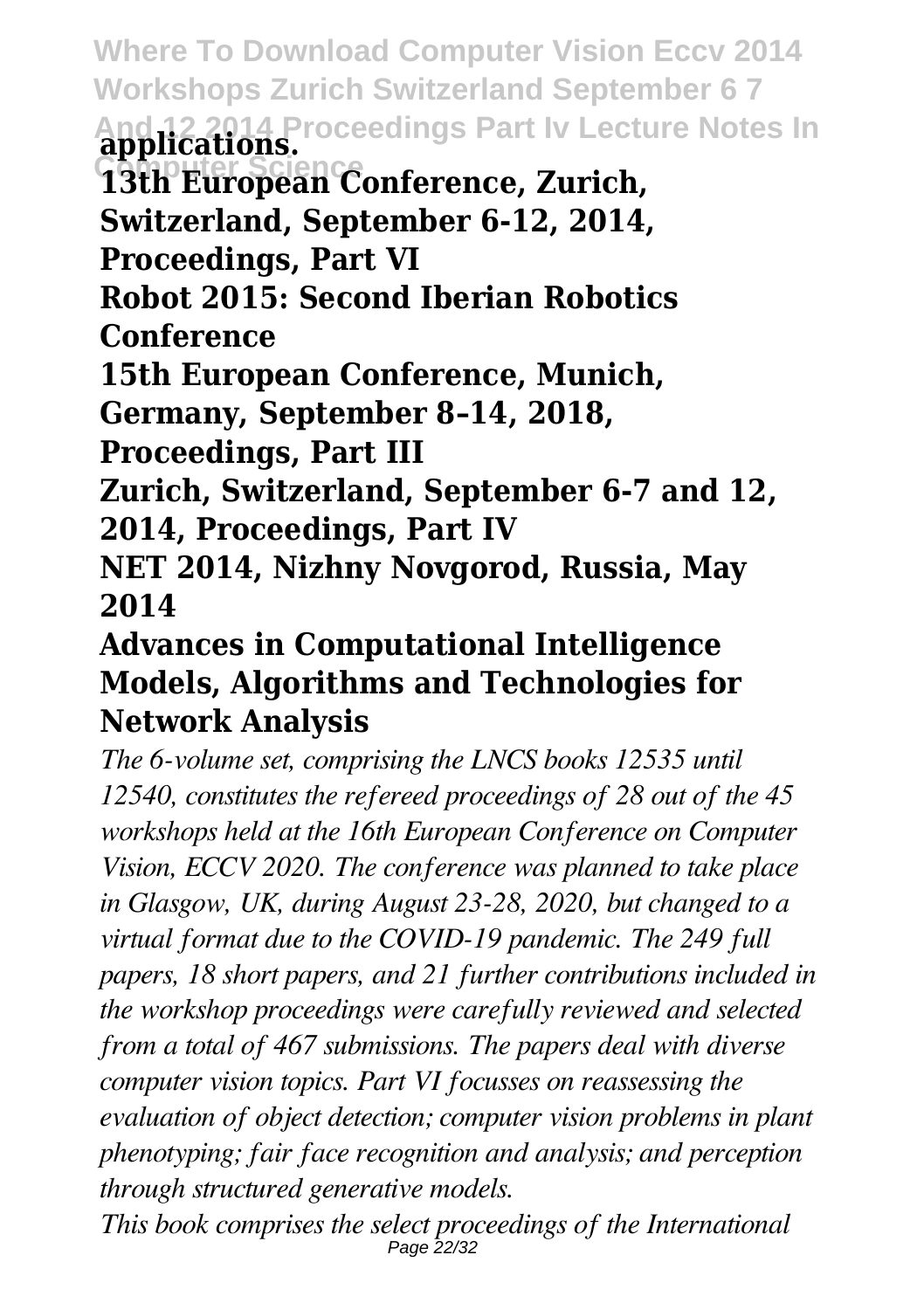**Where To Download Computer Vision Eccv 2014 Workshops Zurich Switzerland September 6 7 Conference on Emerging Global Trends in Engineering and S In Computer Science** *Technology (EGTET 2020), held in Guwahati, India. The chapters in this book focus on the latest cleaner, greener, and efficient technologies being developed for the implementation of smart cities across the world. The broader topical sections include Smart Buildings, Infrastructures and Disaster Management; Smart Governance; Technologies for Smart Cities, and Wireless Connectivity for Smart Cities. This book will cater to students, researchers, industry professionals, and policy making bodies interested and involved in the planning and implementation of smart city projects.*

*This Special Issue focused on novel vision-based approaches, mainly related to computer vision and machine learning, for the automatic analysis of human behaviour. We solicited submissions on the following topics: information theory-based pattern classification, biometric recognition, multimodal human analysis, low resolution human activity analysis, face analysis, abnormal behaviour analysis, unsupervised human analysis scenarios, 3D/4D human pose and shape estimation, human analysis in virtual/augmented reality, affective computing, social signal processing, personality computing, activity recognition, human tracking in the wild, and application of informationtheoretic concepts for human behaviour analysis. In the end, 15 papers were accepted for this special issue. These papers, that are reviewed in this editorial, analyse human behaviour from the aforementioned perspectives, defining in most of the cases the state of the art in their corresponding field.*

*The subject of social robotics has enormous projected economic significance. However, social robots not only present us with novel opportunities but also with novel risks that go far beyond safety issues. It is a potentially highly disruptive technology* Page 23/32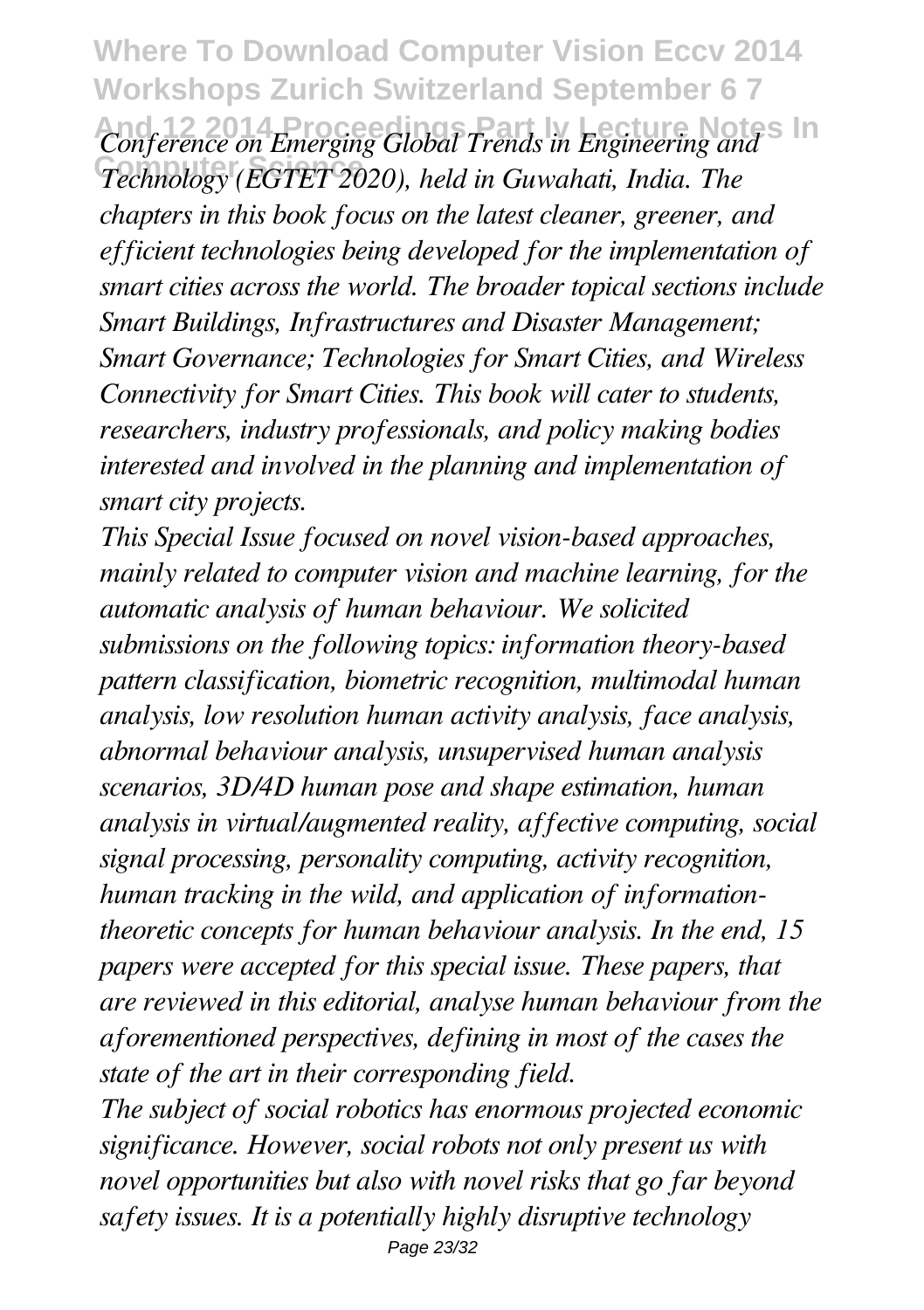**Where To Download Computer Vision Eccv 2014 Workshops Zurich Switzerland September 6 7** which could negatively affect the most valuable parts of the<sup>s</sup> *fabric of human social interactions in irreparable ways. Since engineering educations do not yet offer the necessary competences to analyze, holistically assess, and constructively mitigate these risks, new alliances must be established between engineering and SSH disciplines, with special emphasis on the humanities (i.e. disciplines specializing in the analysis of sociocultural interactions and human experience). The Robophilosophy Conference Series was established in 2014 with the purpose of creating a new forum and catalyzing the research discussion in this important area of applied humanities research, with focus on robophilosophy. Robophilosophy conferences have been the world's largest venues for humanities research in and on social robotics. The book at hand presents the proceedings of Robophilosophy Conference 2020: Culturally Sustainable Social Robotics, the fourth event in the international, biennial Robophilosophy Conference Series, which brought together close to 400 participants from 29 countries. The speakers of the conference, whose contributions are collected in this volume, were invited to offer concrete proposals for how the Humanities can help to shape a future where social robotics is guided by the goals of enhancing socio-cultural values rather than by utility alone. The book is divided into 3 parts; Abstracts of Plenaries, which contains 6 plenary sessions; Session Papers, with 44 papers under 8 thematic categories; and Workshops, containing 25 items on 5 selected topics. Providing concrete proposals from philosophers and other SSH researchers for new models and methods, this book will be of interest to all those involved in developing artificial 'social' agents in a culturally sustainable way that is also – a fortiori – ethically responsible. 13th European Conference, Zurich, Switzerland, September* Page 24/32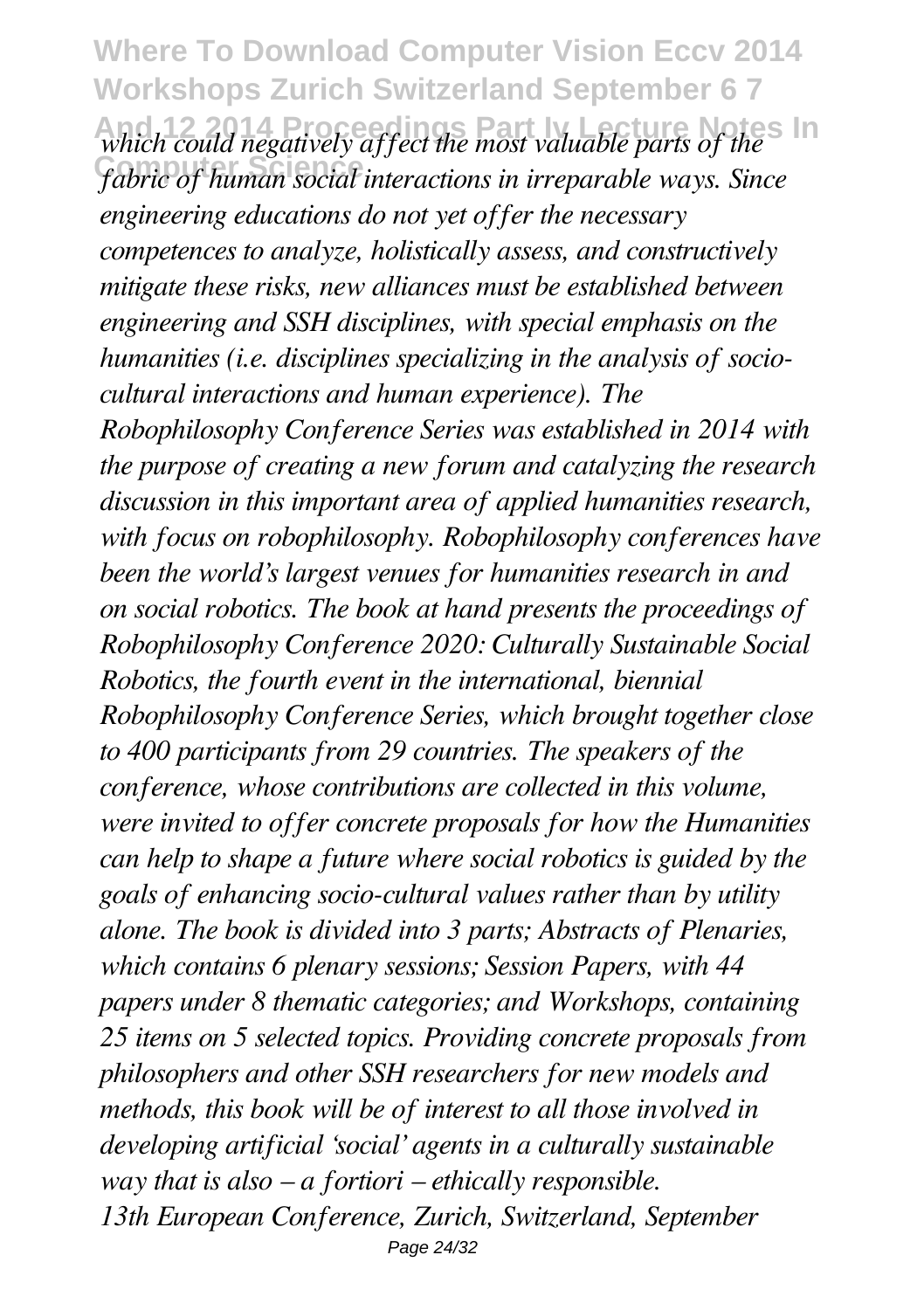**Where To Download Computer Vision Eccv 2014 Workshops Zurich Switzerland September 6 7 And 12 2014 Proceedings Part Iv Lecture Notes In** *6-12, 2014, Proceedings, Part III* **Computer Science** *Computer Vision - ACCV 2014 Workshops*

*Zurich, Switzerland, September 6-7 and 12, 2014, Proceedings, Part I*

*14th International Work-Conference on Artificial Neural Networks, IWANN 2017, Cadiz, Spain, June 14-16, 2017, Proceedings, Part II*

*3D Imaging, Analysis and Applications Computer Vision – ACCV 2020 Workshops*

*Domain Adaptation in Computer Vision Applications*

This LNCS workshop proceedings, ACCV 2018, contains carefully reviewed and selected papers from 11 workshops, each having different types or programs: Scene Understanding and Modelling (SUMO) Challenge, Learning and Inference Methods for High Performance Imaging (LIMHPI), Attention/Intention Understanding (AIU), Museum Exhibit Identification Challenge (Open MIC) for Domain Adaptation and Few-Shot Learning, RGB-D - Sensing and Understanding via Combined Colour and Depth, Dense 3D Reconstruction for Dynamic Scenes, AI Aesthetics in Art and Media (AIAM), Robust Reading (IWRR), Artificial Intelligence for Retinal Image Analysis (AIRIA), Combining Vision and Language, Advanced Machine Vision for Real-life and Industrially Relevant Applications (AMV).

The 30-volume set, comprising the LNCS books 12346 until 12375, constitutes the refereed proceedings of the 16th European Conference on Computer Vision, ECCV 2020, which was planned to be held in Glasgow, UK, during August 23-28, 2020. The conference was held virtually due to the COVID-19 pandemic. The 1360 revised papers presented in these proceedings were carefully reviewed and selected from a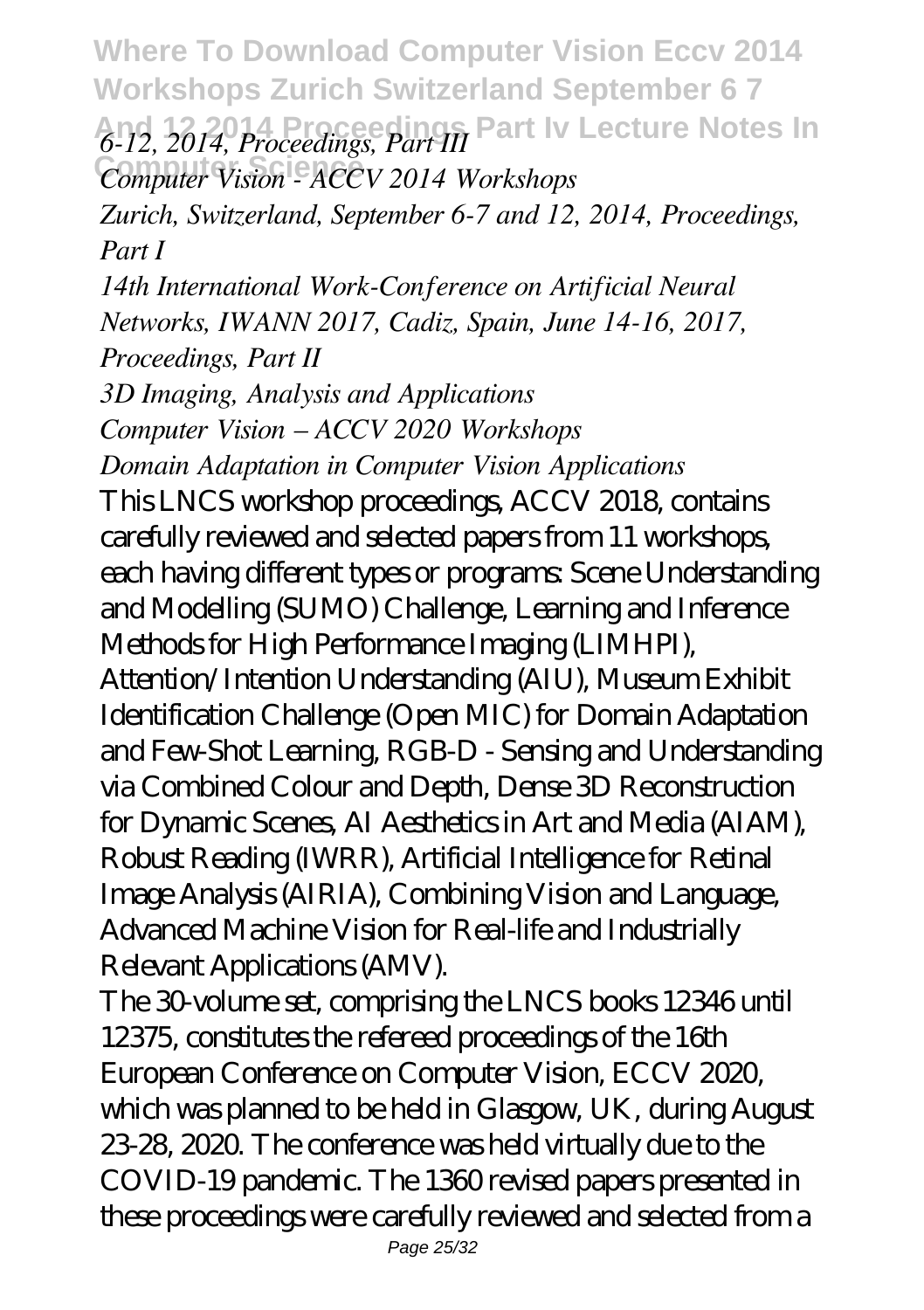**Where To Download Computer Vision Eccv 2014 Workshops Zurich Switzerland September 6 7 And 12 2014 Proceedings Part Iv Leadings And 12 2014 Proceedings Part Islands.** The papers deal with topics such as **Computer vision; machine learning; deep neural networks** reinforcement learning; object recognition; image classification; image processing; object detection; semantic segmentation; human pose estimation; 3d reconstruction; stereo vision; computational photography; neural networks; image coding; image reconstruction; object recognition; motion estimation.

This book constitutes the refereed post-conference proceedings of four workshops held at the 15th Asian Conference on Computer Vision, ACCV 2020, which was held in Kyoto, Japan, in November/ December 2020.\* The 13 papers were carefully reviewed and selected from the following two workshops: Machine Learning and Computing for Visual Semantic Analysis (MLCSA) and Multi-Visual-Modality Human Activity Understanding (MMHAU). \*The conference and workshops were held virtually.

This book constitutes the refereed proceedings of seven workshops held at the 18th International Conference on Image Analysis and Processing, ICIAP 2015, in Genoa, Italy, in September 2015: International Workshop on Recent Advances in Digital Security: Biometrics and Forensics, BioFor 2015; International Workshop on Color in Texture and Material Recognition, CTMR 2015; International Workshop on Medical Imaging in Rheumatology: Advanced applications for the analysis of in ammation and damage in the rheumatoid Joint, RHEUMA 2015; International Workshop on Image-Based Smart City Application, ISCA 2015; International Workshop on Multimedia Assisted Dietary Management, MADiMa 2015; International Workshop on Scene Background Modeling and initialization, SBMI 2015; and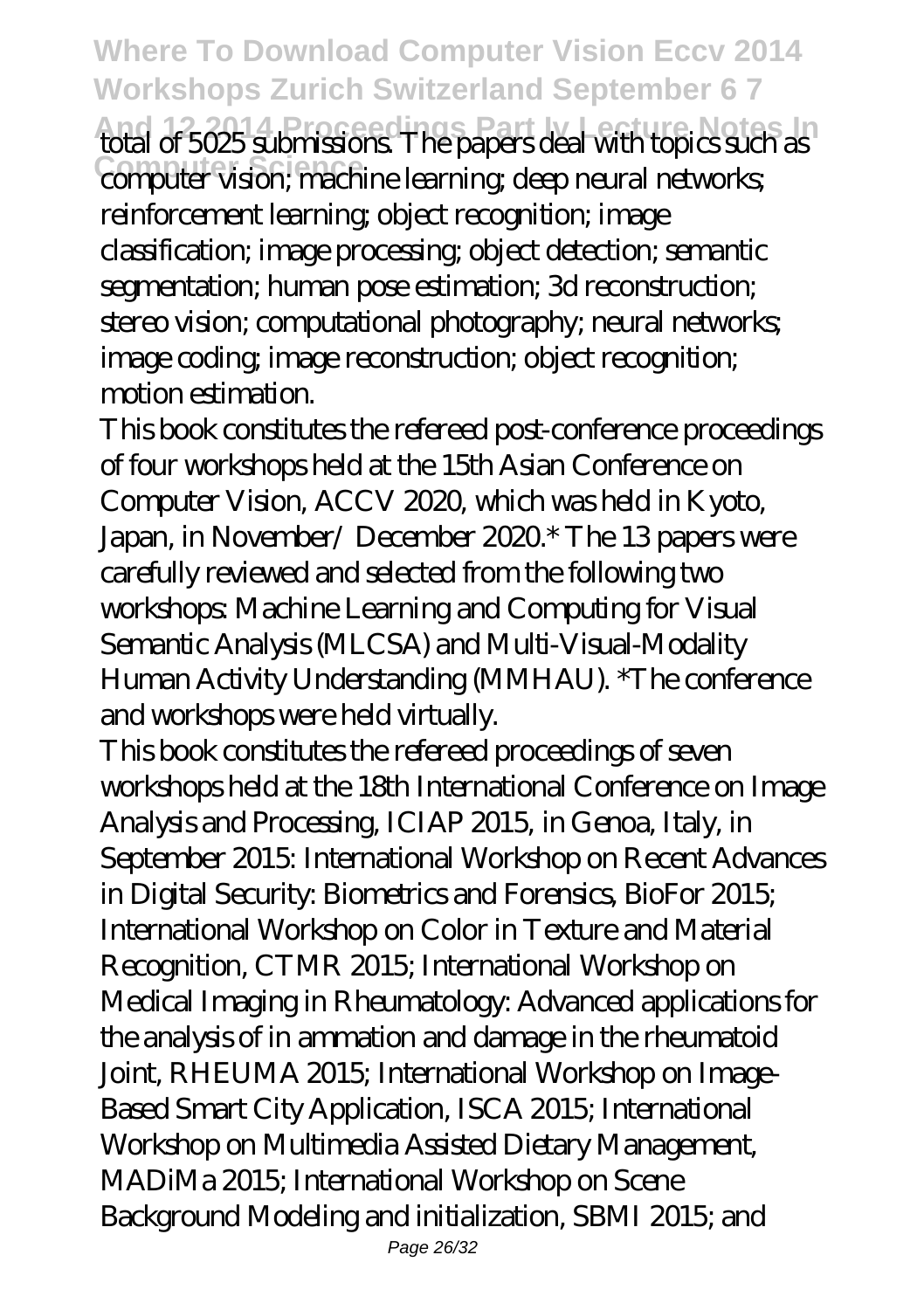**Where To Download Computer Vision Eccv 2014 Workshops Zurich Switzerland September 6 7**

**And 12 2014 Proceedings Part Iv Lecture Notes In** International Workshop on Image and Video Processing for

Quality of Multimedia Experience, QoEM 2015.

Computer Vision – ECCV 2016

Computer Vision - ECCV 2014 Workshops

Culturally Sustainable Social Robotics

Computer Vision – ECCV 2018

Proceedings of the Future Technologies Conference (FTC) 2019

## 13th European Conference, Zurich, Switzerland, September 6-12, 2014, Proceedings, Part VII

## Visual Sensors

The concept of concurrent engineering (CE) was first developed in the 1980s. Now often referred to as transdiciplinary engineering, it is based on the idea that different phases of a product life cycle should be conducted concurrently and initiated as early as possible within the Product Creation Process (PCP). The main goal of CE is to increase the efficiency and effectiveness of the PCP and reduce errors in later phases, as well as incorporating considerations – including environmental implications – for the full lifecycle of the product. It has become a substantive methodology in many industries, and has also been adopted in the development of new services and service support. This book presents the proceedings of the 25th ISPE Inc. International Conference on Transdisciplinary Engineering, held in Modena, Italy, in July 2018. This international conference attracts researchers, industry experts, students, and government representatives interested in recent transdisciplinary engineering research, advancements and applications. The book contains 120 peer-reviewed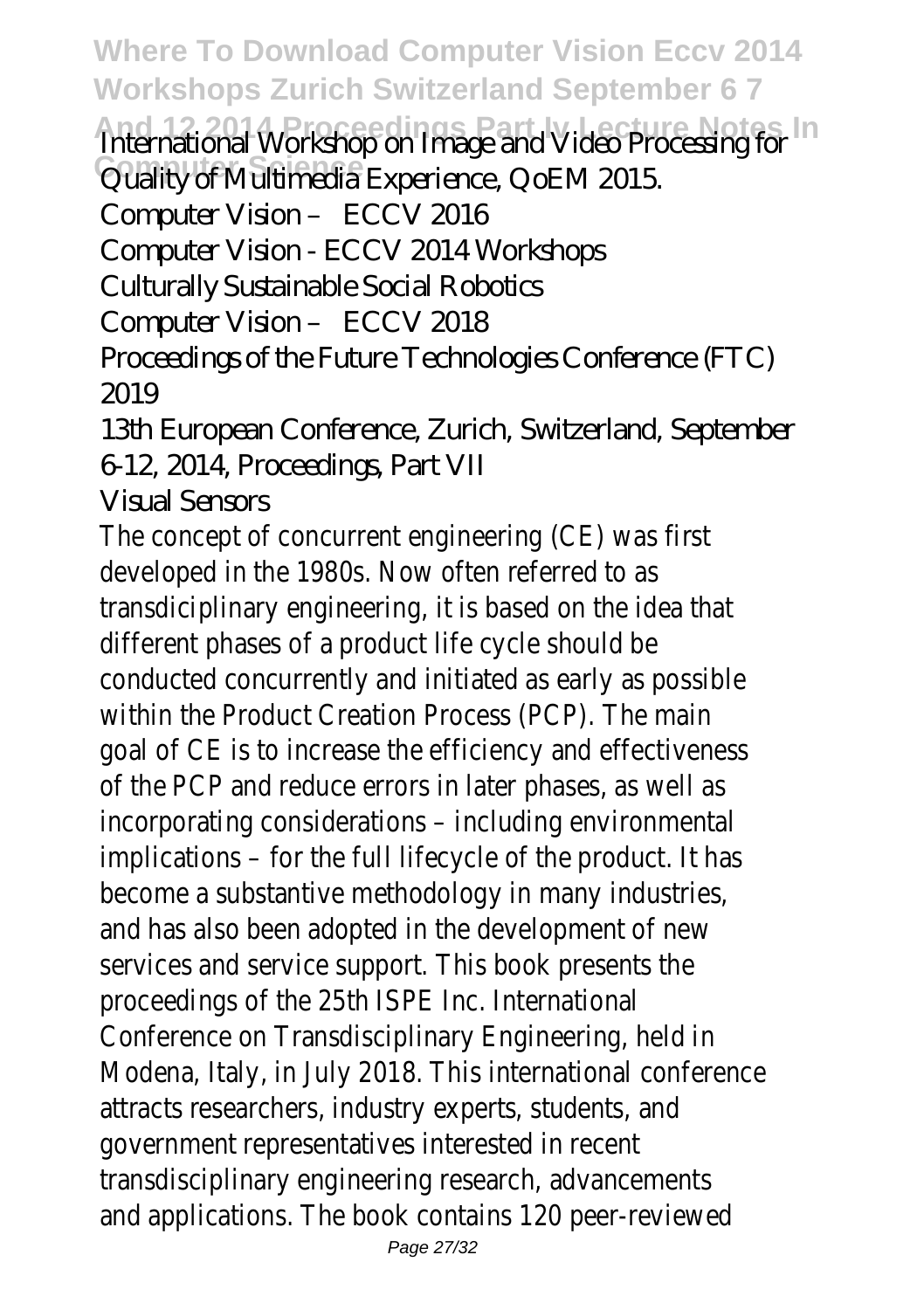**Where To Download Computer Vision Eccv 2014 Workshops Zurich Switzerland September 6 7** papers, selected from 259 submissions from all ecture Notes In continents of the world, ranging from the theoretical and conceptual to papers addressing industrial best practice, and is divided into 11 sections reflecting the themes addressed in the conference program and addressing topics as diverse as industry 4.0 and smart manufacturing; human-centered design; modeling, simulation and virtual design; and knowledge and data management among others. With an overview of the latest research results, product creation processes and related methodologies, this book will be of interest to researchers, design practitioners and educators alike. This two-volume set LNCS 10305 and LNCS 10306 constitutes the refereed proceedings of the 14th International Work-Conference on Artificial Neural Networks, IWANN 2017, held in Cadiz, Spain, in June 2017. The 126 revised full papers presented in this double volume were carefully reviewed and selected from 199 submissions. The papers are organized in topical sections on Bio-inspired Computing; E-Health and Computational Biology; Human Computer Interaction; Image and Signal Processing; Mathematics for Neural Networks; Self-organizing Networks; Spiking Neurons; Artificial Neural Networks in Industry ANNI'17; Computational Intelligence Tools and Techniques for Biomedical Applications; Assistive Rehabilitation Technology; Computational Intelligence Methods for Time Series; Machine Learning Applied to Vision and Robotics; Human Activity Recognition for Health and Well-Being Applications; Software Testing and Intelligent Systems; Real World Applications of BCI Systems;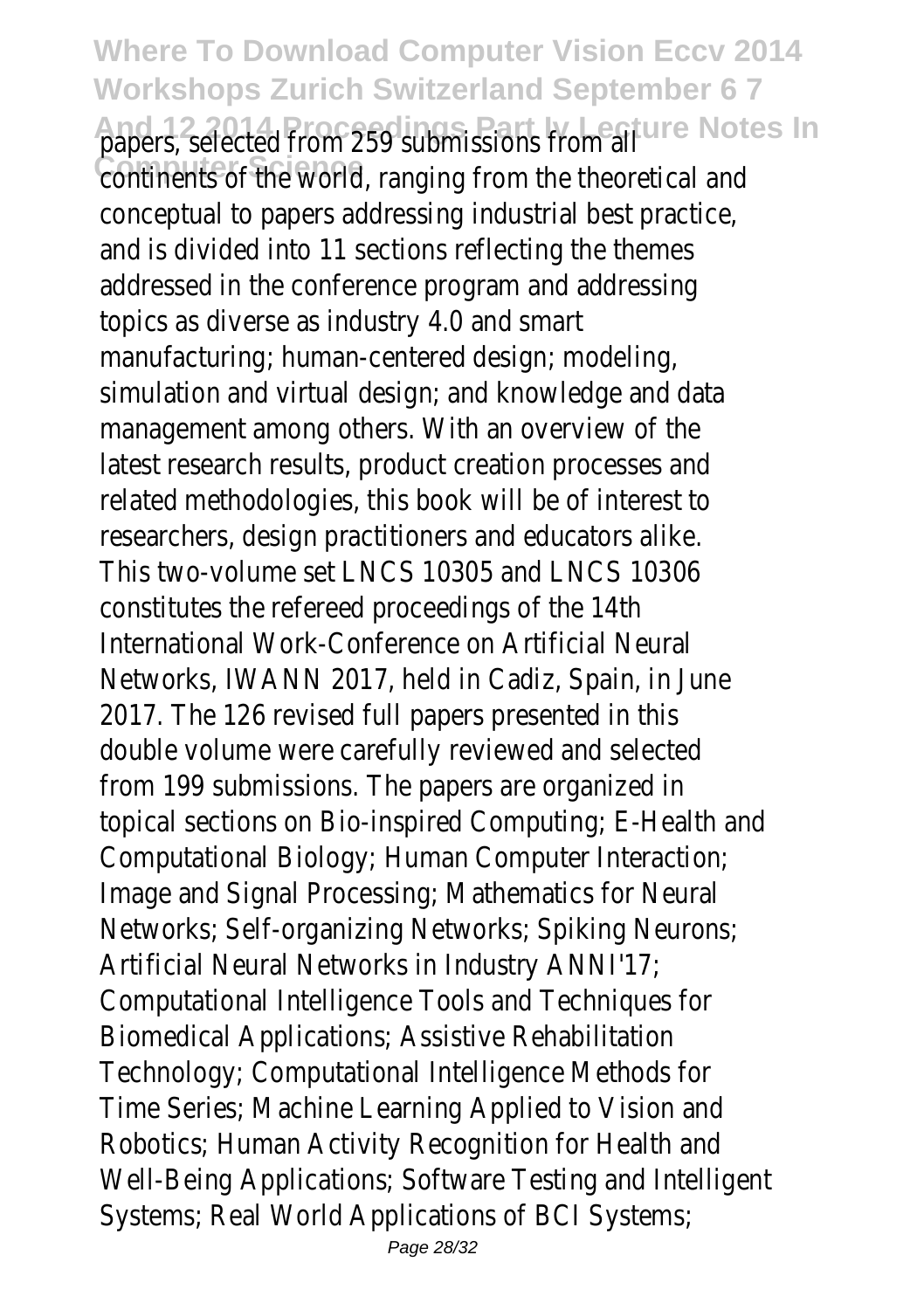**Where To Download Computer Vision Eccv 2014 Workshops Zurich Switzerland September 6 7**

Machine Learning in Imbalanced Domains; Surveillance **Notes In** and Rescue Systems and Algorithms for Unmanned Aerial Vehicles; End-User Development for Social Robotics; Artificial Intelligence and Games; and Supervised, Non-Supervised, Reinforcement and Statistical Algorithms.

Computer Vision - ECCV 2014 WorkshopsZurich, Switzerland, September 6-7 and 12, 2014, Proceedings, Part ISpringer

The contributions in this volume cover a broad range of topics including maximum cliques, graph coloring, data mining, brain networks, Steiner forest, logistic and supply chain networks. Network algorithms and their applications to market graphs, manufacturing problems, internet networks and social networks are highlighted. The "Fourth International Conference in Network Analysis," held at the Higher School of Economics, Nizhny Novgorod in May 2014, initiated joint research between scientists, engineers and researchers from academia, industry and government; the major results of conference participants have been reviewed and collected in this Work. Researchers and students in mathematics, economics, statistics, computer science and engineering will find this collection a valuable resource filled with the latest research in network analysis.

Transdisciplinary Engineering Methods for Social Innovation of Industry 4.0 Computer Vision – ECCV 2016 Workshops Gesture Recognition Emerging Technologies for Smart Cities Page 29/32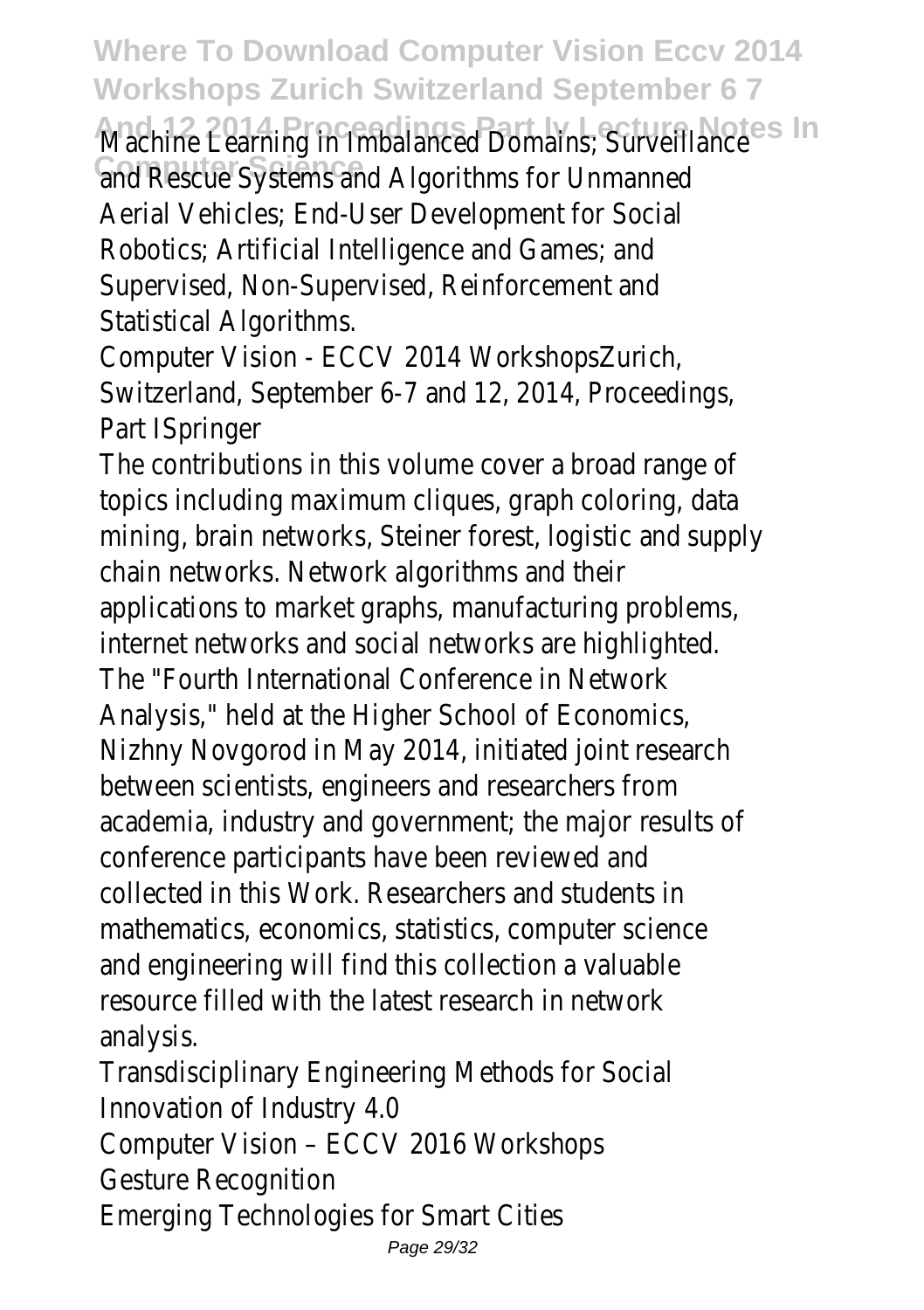**Where To Download Computer Vision Eccv 2014 Workshops Zurich Switzerland September 6 7** Description Logics in Multimedia Reasoning<sup>ly</sup> Lecture Notes In Glasgow, UK, August 23-28, 2020, Proceedings, Part VI 15th Asian Conference on Computer Vision, Kyoto, Japan, November 30 – December 4, 2020, Revised Selected Papers

**This textbook is designed for postgraduate studies in the field of 3D Computer Vision. It also provides a useful reference for industrial practitioners; for example, in the areas of 3D data capture, computer-aided geometric modelling and industrial quality assurance. This second edition is a significant upgrade of existing topics with novel findings. Additionally, it has new material covering consumer-grade RGB-D cameras, 3D morphable models, deep learning on 3D datasets, as well as new applications in the 3D digitization of cultural heritage and the 3D phenotyping of crops. Overall, the book covers three main areas: ● 3D imaging, including passive 3D imaging, active triangulation 3D imaging, active time-of-flight 3D imaging, consumer RGB-D cameras, and 3D data representation and visualisation; ● 3D shape analysis, including local descriptors, registration, matching, 3D morphable models, and deep learning on 3D datasets; and ● 3D applications, including 3D face recognition, cultural heritage and 3D phenotyping of plants. 3D computer vision is a rapidly**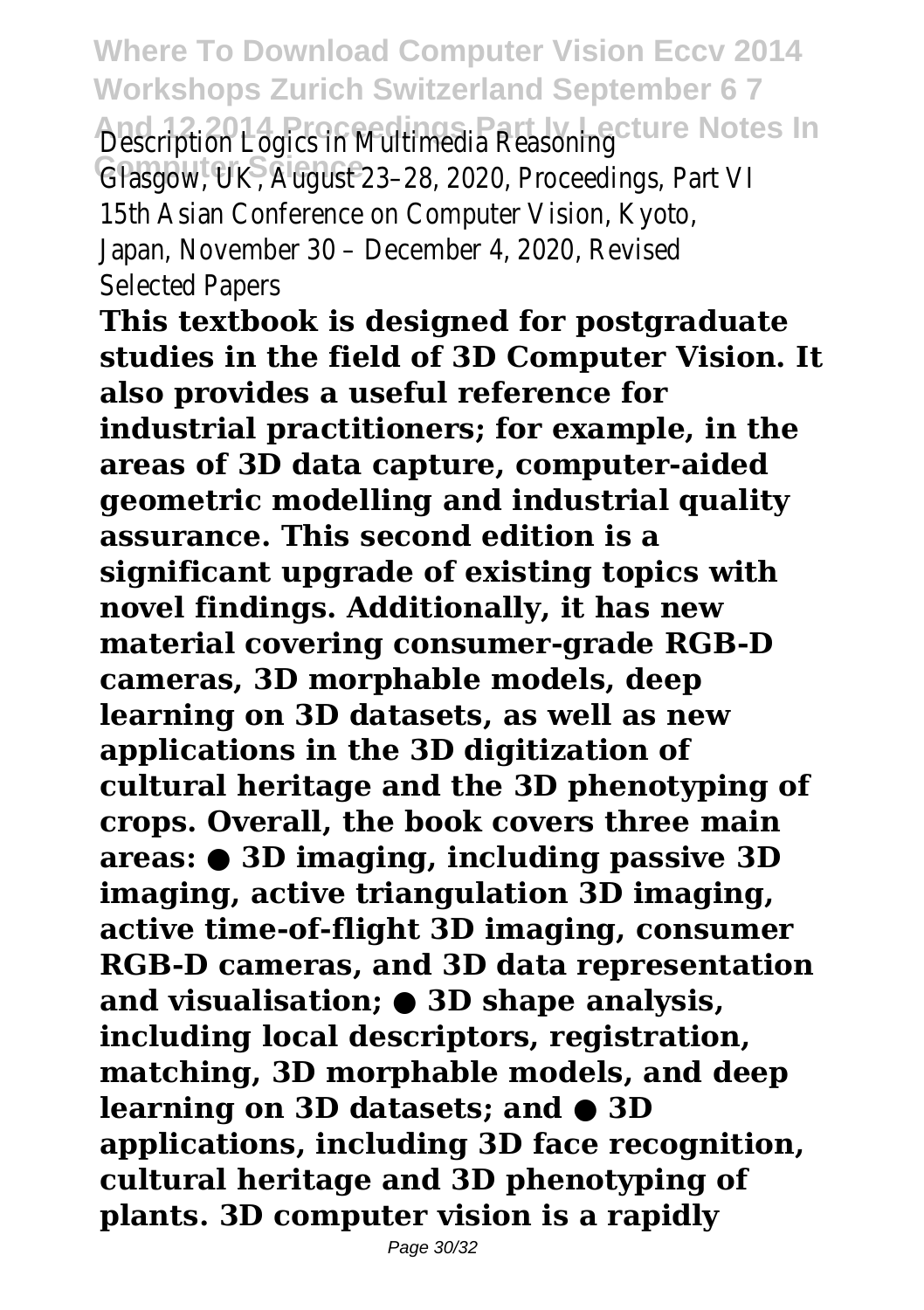**Where To Download Computer Vision Eccv 2014 Workshops Zurich Switzerland September 6 7 And 12 2014 Proceedings Part Iv Lecture Notes In advancing area in computer science. There Computer Science are many real-world applications that demand high-performance 3D imaging and analysis and, as a result, many new techniques and commercial products have been developed. However, many challenges remain on how to analyse the captured data in a way that is sufficiently fast, robust and accurate for the application. Such challenges include metrology, semantic segmentation, classification and recognition. Thus, 3D imaging, analysis and their applications remain a highly-active research field that will continue to attract intensive attention from the research community with the ultimate goal of fully automating the 3D data capture, analysis and inference pipeline.**

**The four-volume set LNCS 8925, 8926, 8927, and 8928 comprises the refereed postproceedings of the Workshops that took place in conjunction with the 13th European Conference on Computer Vision, ECCV 2014, held in Zurich, Switzerland, in September 2014. The 203 workshop papers were carefully reviewed and selected for inclusion in the proceedings. They were presented at workshops with the following themes: where computer vision meets art; computer vision in vehicle technology; spontaneous facial behavior analysis; consumer depth cameras**